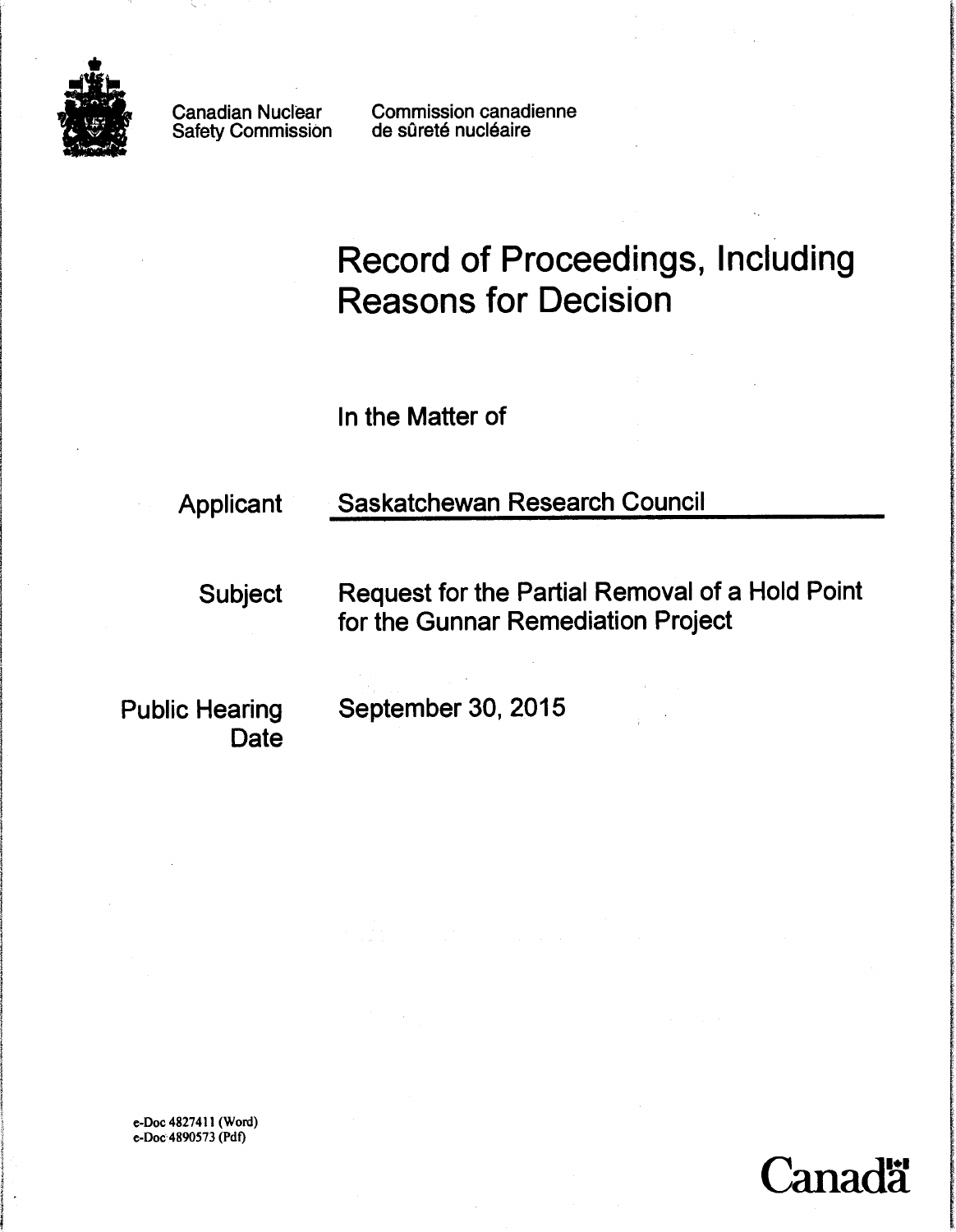## **RECORD OF PROCEEDINGS**

| Applicant:                                | Saskatchewan Research Council                                                                                  |                                                               |
|-------------------------------------------|----------------------------------------------------------------------------------------------------------------|---------------------------------------------------------------|
| Address/Location:                         |                                                                                                                | 125-15 Innovation Boulevard, Saskatoon, Saskatchewan, S7N 2X8 |
| Purpose:                                  | Request for the Removal of a Hold Point for the Gunnar Site<br><b>Remediation Project</b>                      |                                                               |
| Date of public hearing:                   | September 30, 2015                                                                                             |                                                               |
| Location:                                 | Canadian Nuclear Safety Commission (CNSC) Public Hearing<br>Room, 280 Slater St., 14th. Floor, Ottawa, Ontario |                                                               |
| Members present:                          | M. Binder, Chair<br>A. Harvey<br>S. McEwan                                                                     | D. D. Tolgyesi<br>R. Velshi                                   |
| Secretary:<br><b>Recording Secretary:</b> | M.A. Leblanc<br>D. Carrière                                                                                    |                                                               |

| Senior Counsel:<br>D. Saumure                                                                                                                                                                                                                                                                                                                                                                                                                                                                                                                                                                                                                                                                                                                                                         |                                                                 |
|---------------------------------------------------------------------------------------------------------------------------------------------------------------------------------------------------------------------------------------------------------------------------------------------------------------------------------------------------------------------------------------------------------------------------------------------------------------------------------------------------------------------------------------------------------------------------------------------------------------------------------------------------------------------------------------------------------------------------------------------------------------------------------------|-----------------------------------------------------------------|
| <b>Applicant Represented By</b>                                                                                                                                                                                                                                                                                                                                                                                                                                                                                                                                                                                                                                                                                                                                                       | <b>Document Number</b>                                          |
| J. Muldoon, Vice President, Environment Division<br>$\bullet$<br>I. Wilson, Manager, Environmental Remediation Program<br>٠<br>A. Klyashtorin, Chief Scientist, Gunnar Remediation Project<br>$\bullet$<br>C. Reid, Manager, Tailings Operations Project<br>$\bullet$<br>K. Bonstrom, Senior Geoscientist, O'Kane Associates<br>$\bullet$<br>S. Shaw, Environmental Scientist, EcoMetrix<br>$\bullet$                                                                                                                                                                                                                                                                                                                                                                                 | CMD 15-H10.1<br>CMD 15-H10.1A<br>CMD 15-H10.1B<br>CMD 15-H10.1C |
| <b>CNSC</b> staff                                                                                                                                                                                                                                                                                                                                                                                                                                                                                                                                                                                                                                                                                                                                                                     | <b>Document Number</b>                                          |
| D. Newland, Acting Director General, Directorate of Nuclear Cycle<br>$\bullet$<br>and Facilities Regulations<br>K. Glenn, Director, Wastes and Decommissioning Division (WDD)<br>$\bullet$<br>K. Lange, Senior Project Officer, WDD<br>$\bullet$<br>D. Pandolfi, Project Officer, WDD<br>$\bullet$<br>P. Thompson, Director General, Directorate of Environmental and<br>$\bullet$<br><b>Radiation Protection and Assessment</b><br>A. Levine, Advisor, Aboriginal Consultation<br>٠<br>A. Gaw, Dosimetrist, Radiation and Health Sciences Division<br>$\bullet$<br>G. Su, Geoscience Technical Specialist, Environmental Risk<br>$\bullet$<br><b>Assessment Division</b><br>G. Groskopf, Uranium Mines and Mills Specialist, Uranium Mines and<br>$\bullet$<br><b>Mills Division</b> | <b>CMD 15-H10</b><br><b>CMD 15-H10.A</b>                        |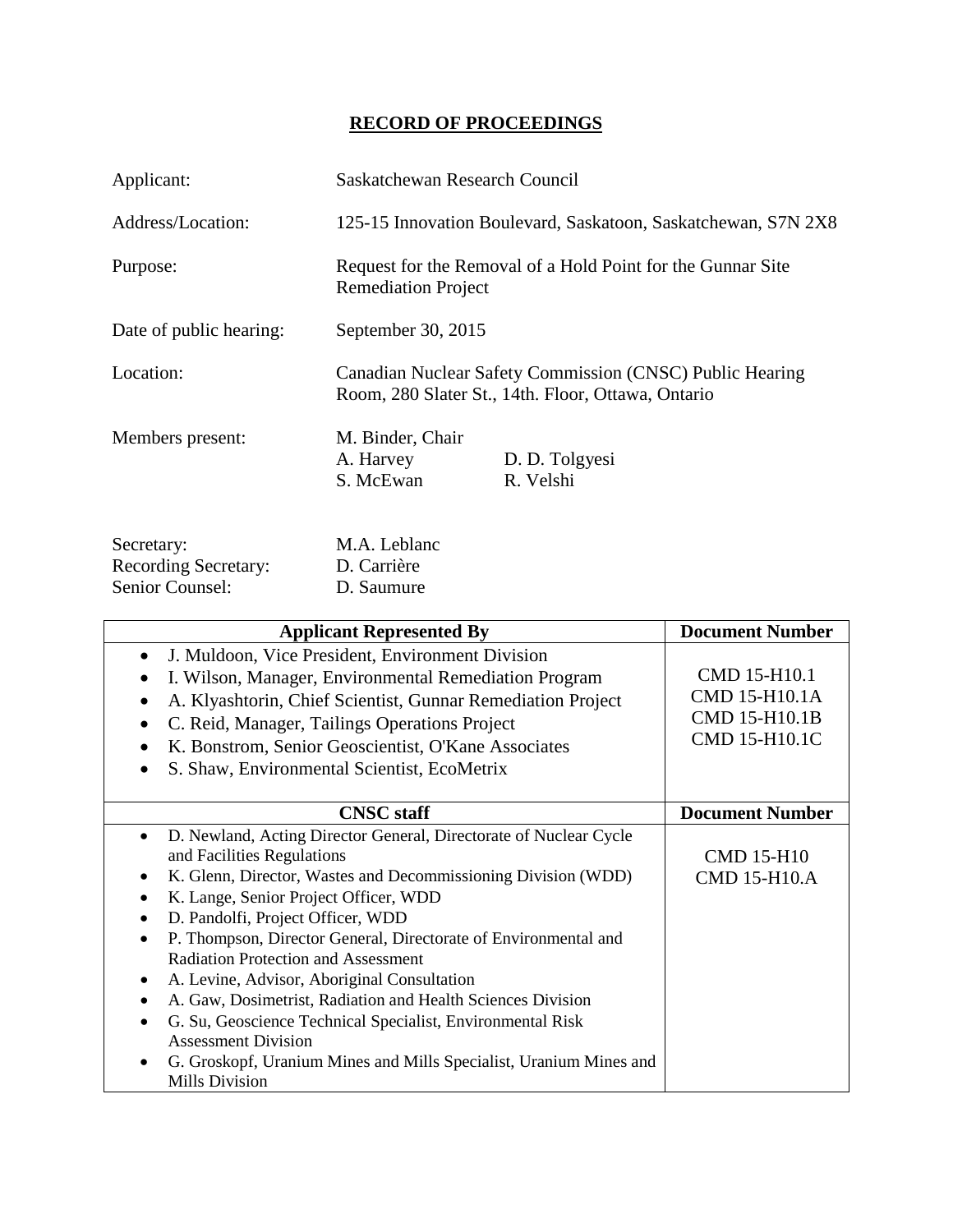| <b>Intervenors</b>                                           | <b>Document Number</b> |
|--------------------------------------------------------------|------------------------|
| See appendix A                                               |                        |
| <b>Others</b>                                                |                        |
| • H. Sanders, Assistant Deputy Minister, Ministry of Economy |                        |
| • T. Moulding, Manager, Uranium & Northern Operations,       |                        |
| Saskatchewan Environment                                     |                        |
|                                                              |                        |

**Hold Point:** as it pertains to the remediation of the tailings deposits, is removed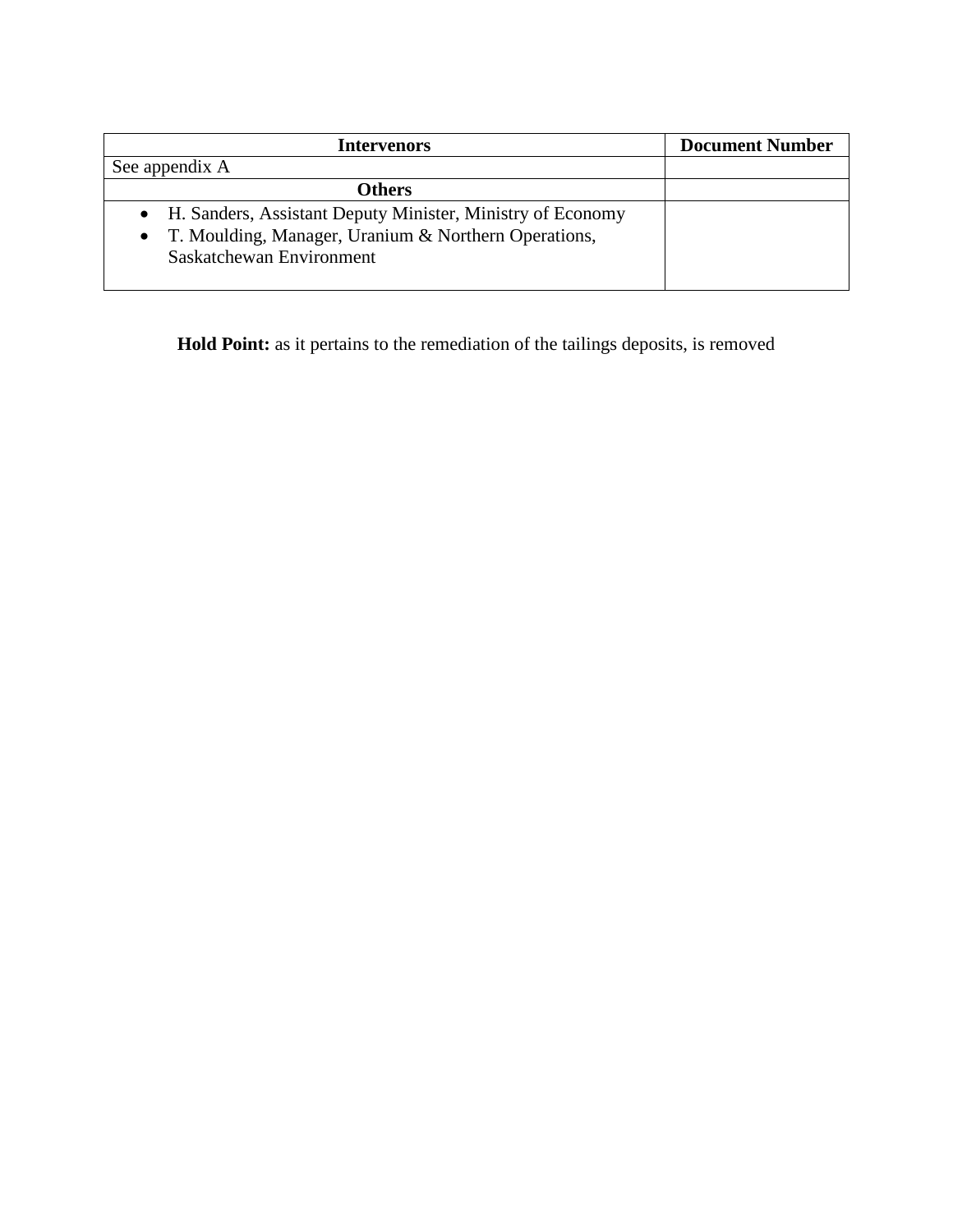### **Table of Contents**

| 1.0        |                                                                |  |
|------------|----------------------------------------------------------------|--|
| <b>2.0</b> | <b>DECISION.</b>                                               |  |
| 3.0        |                                                                |  |
| 3.1        |                                                                |  |
| 3.2        |                                                                |  |
| 3.2.1      |                                                                |  |
| 3.2.2      |                                                                |  |
| 3.2.3      |                                                                |  |
| 3.2.4      |                                                                |  |
| 3.2.5      |                                                                |  |
| 3.2.6      |                                                                |  |
| 3.3        |                                                                |  |
| 3.3.1      |                                                                |  |
| 3.3.2      |                                                                |  |
| 3.3.3      |                                                                |  |
| 3.3.4      | Conclusions on Aboriginal Engagement and Public Information 18 |  |
| 4.0        |                                                                |  |
|            |                                                                |  |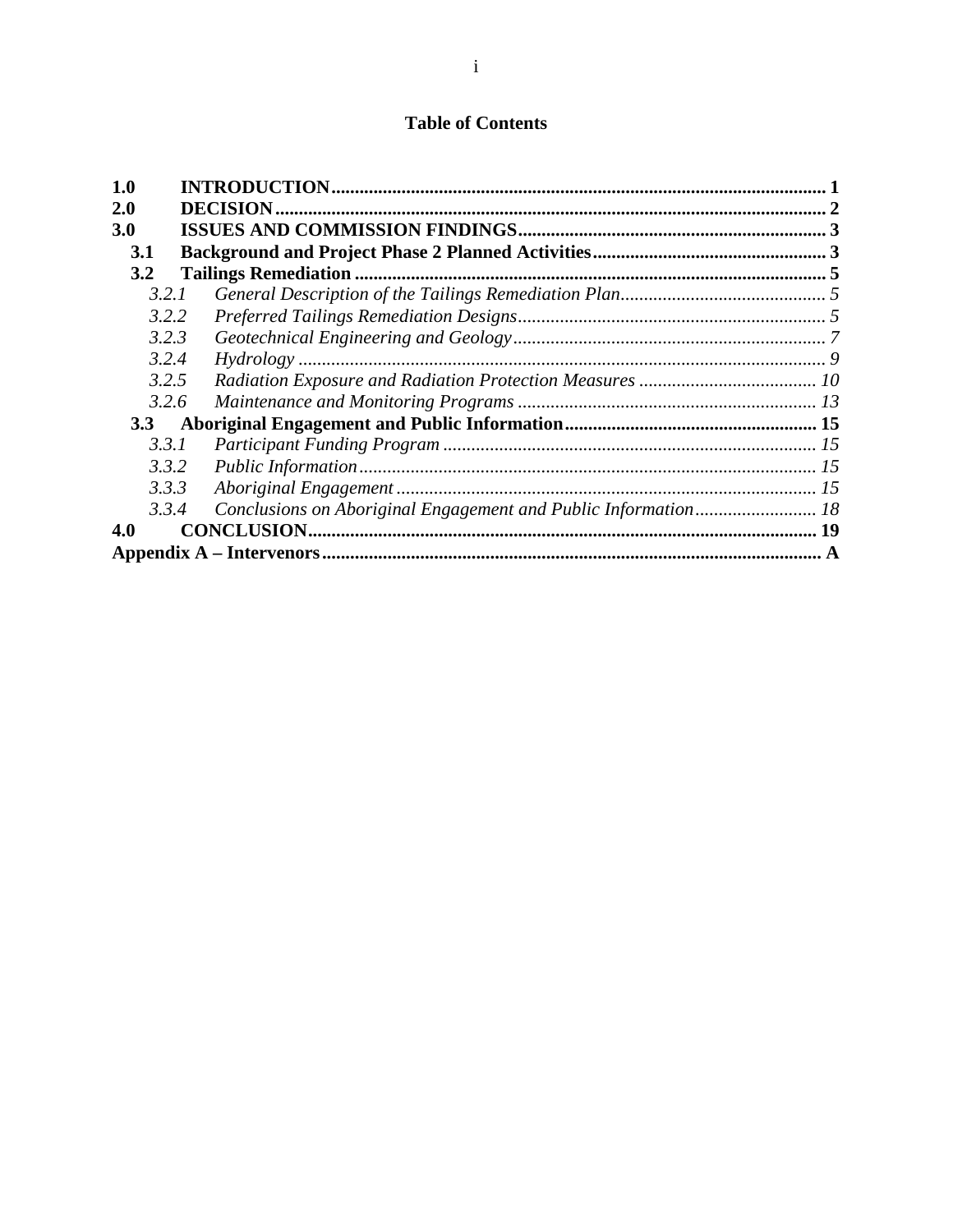#### <span id="page-4-0"></span>**1.0 INTRODUCTION**

- 1. Saskatchewan Research Council (SRC) has applied to the Canadian Nuclear Safety Commission<sup>1</sup> to request the partial release of the Waste Nuclear Substance Licence regulatory hold point for Phase 2 of the Gunnar Remediation Project (the Project). The current licence, WNSL-W5-3151.00/2024, issued for the Project located in Northern Saskatchewan, expires on November 30, 2024.
- 2. The purpose of the Project is to reduce the risks posed by the Gunnar Legacy Mine Site (the Gunnar Site) in its current state to the health and safety of the public and the environment.
- 3. In January [2](#page-4-2)015, the Commission approved<sup>2</sup> the Environmental Assessment Report<sup>[3](#page-4-3)</sup> (EA Report) and granted SRC a 10-year licence for the Project. The EA Report addresses and defines the scope of the Project and the assessment factors, along with the other requirements of the *Canadian Environmental Assessment Act* (CEAA 2012)<sup>[4](#page-4-4)</sup>. The licence allows the remediation of the various site components within a series of phased work plans that must be approved by the Commission.
- 4. With that decision, the Commission requested that the Project be carried out in three phases:
	- Phase 1: maintenance and monitoring activities, and characterization of the Gunnar Site (completed);
	- Phase 2: execution of remediation activities of the various Gunnar Site components; and
	- Phase 3 post-closure care and maintenance.

The licence includes a regulatory hold point for Phase 2 of the Project. Phase 2 of the Project consists of carrying out remediation activities of the following components of the Gunnar Site: the tailings area, the waste rock pile, the open pit, and the mine shaft. With that decision, the Commission also requested that SRC develop plans for remediation of different site components, including detailed design description reports and project schedules for each site aspect, and present those plans at a public proceeding of the Commission allowing for public participation prior to approval of Phase 2 of the Project.

5. SRC requested the release of the Project Phase 2 hold point regarding the design plan and options for the remediation of the tailings area at the Gunnar Site to allow for the

<span id="page-4-1"></span> $\overline{a}$ <sup>1</sup> The *Canadian Nuclear Safety Commission* is referred to as the "CNSC" when referring to the organization and its staff in general, and as the "Commission" when referring to the tribunal component. 2 Record of Proceedings, including Reasons for Decision, *Request for an Environmental Assessment and Licensing* 

<span id="page-4-2"></span>*Decision for the Gunnar Remediation Project*, January 14, 2015.

<span id="page-4-3"></span><sup>3</sup>*Environmental Assessment Report for the Proposed Gunnar Remediation Project in Northern Saskatchewan, Saskatchewan Research Council*, CNSC, August 24, 2015 (e-Doc 4497595, CEAR 30100) 4 Statutes of Canada (S.C.) 2012, chapter (c.) 19, section (s.) 52.

<span id="page-4-4"></span>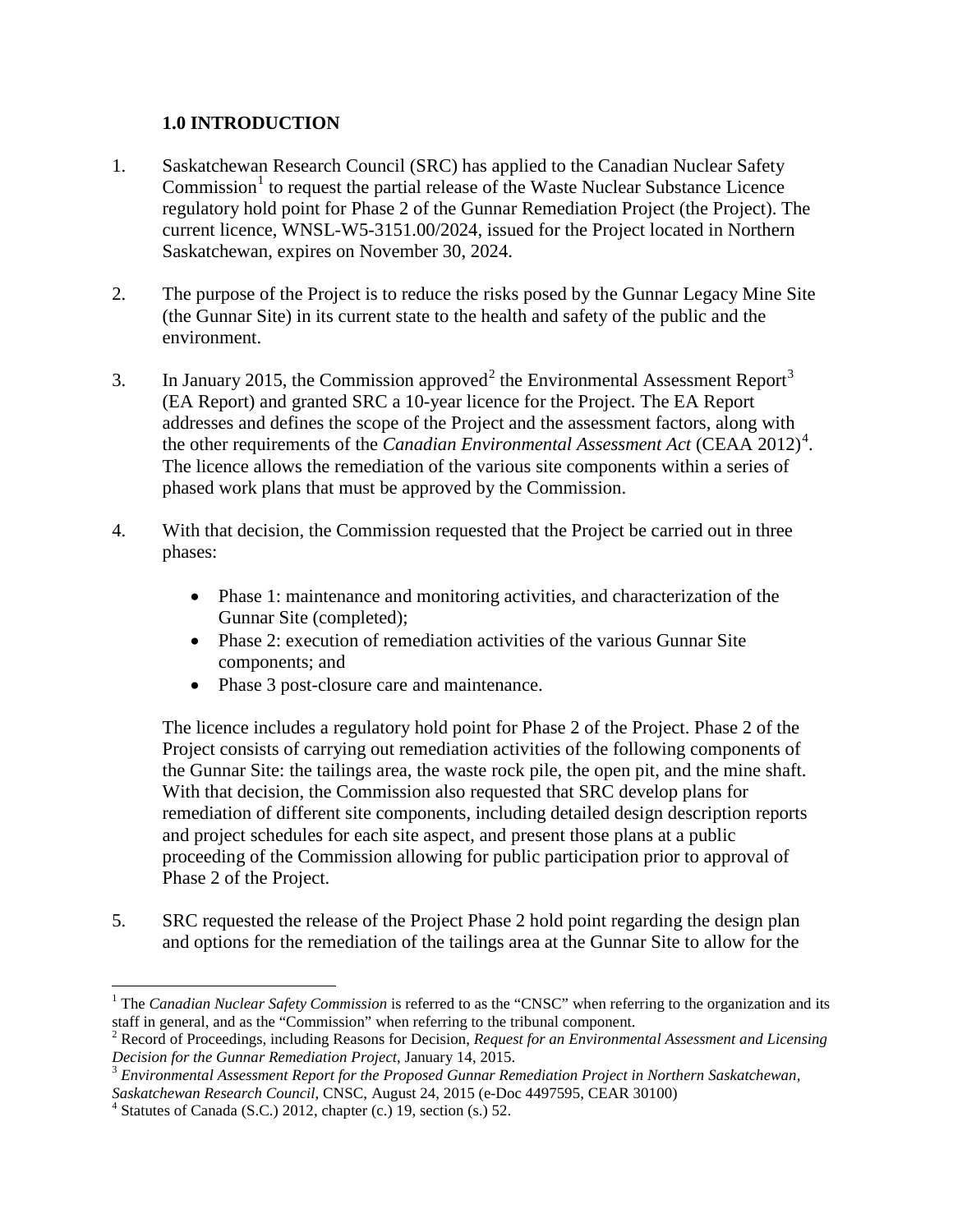construction of a cover system on the tailings.

Issue

6. In considering the application, the Commission was required to decide if SRC has submitted the necessary documentation demonstrating that it can remediate the tailings deposits at the Gunnar Site in compliance with the *Nuclear Safety and Control Act*<sup>[5](#page-5-1)</sup> (NSCA) and the EA Report for the Project.

#### Public Hearing

7. The Commission, in making its decision, considered information presented for a hearing held on September 30, 2015 in Ottawa, Ontario. The public hearing was conducted in accordance with the *Canadian Nuclear Safety Commission Rules of*  Procedure<sup>[6](#page-5-2)</sup>. During the public hearing, the Commission considered written submissions and heard oral presentations from CNSC staff (CMD 15-H10 and CMD 15-H10.A) and SRC (CMD 15-H10.1, CMD 15-H10.1A, CMD 15-10.1B and CMD 15-H10.1C). The Commission also considered written submissions from five intervenors (see Appendix A for a detailed list of interventions). The hearing was webcast live via the CNSC website, and video archives are available for a three-month period following this decision.

#### <span id="page-5-0"></span>**2.0 DECISION**

8. The Commission is satisfied that SRC has provided the necessary information to demonstrate that it can remediate the tailings deposits at the Gunnar Legacy Uranium Mine Site in compliance with the NSCA. Based on its consideration of the matter, the Commission is satisfied that SRC, as it proceeds with the remediation of the tailings deposits, will continue to make adequate provision for the protection of the environment, the health and safety of persons and the maintenance of national security and measures required to implement international obligations to which Canada has agreed. Therefore,

the Commission removes the Gunnar Remediation Project Phase 2 hold point as it pertains to the remediation of the tailings deposits at the Gunnar Legacy Uranium Mine Site.

9. The hold point for remediation of the other site components, including waste rock, the open pit and the mine shaft, remains in place and will be considered by the Commission at a later date, where the public will be invited to participate.

 $\overline{a}$  $<sup>5</sup>$  S.C. 1997, c.9.</sup>

<span id="page-5-2"></span><span id="page-5-1"></span><sup>&</sup>lt;sup>6</sup> Statutory Orders and Regulations (SOR)/2000-211.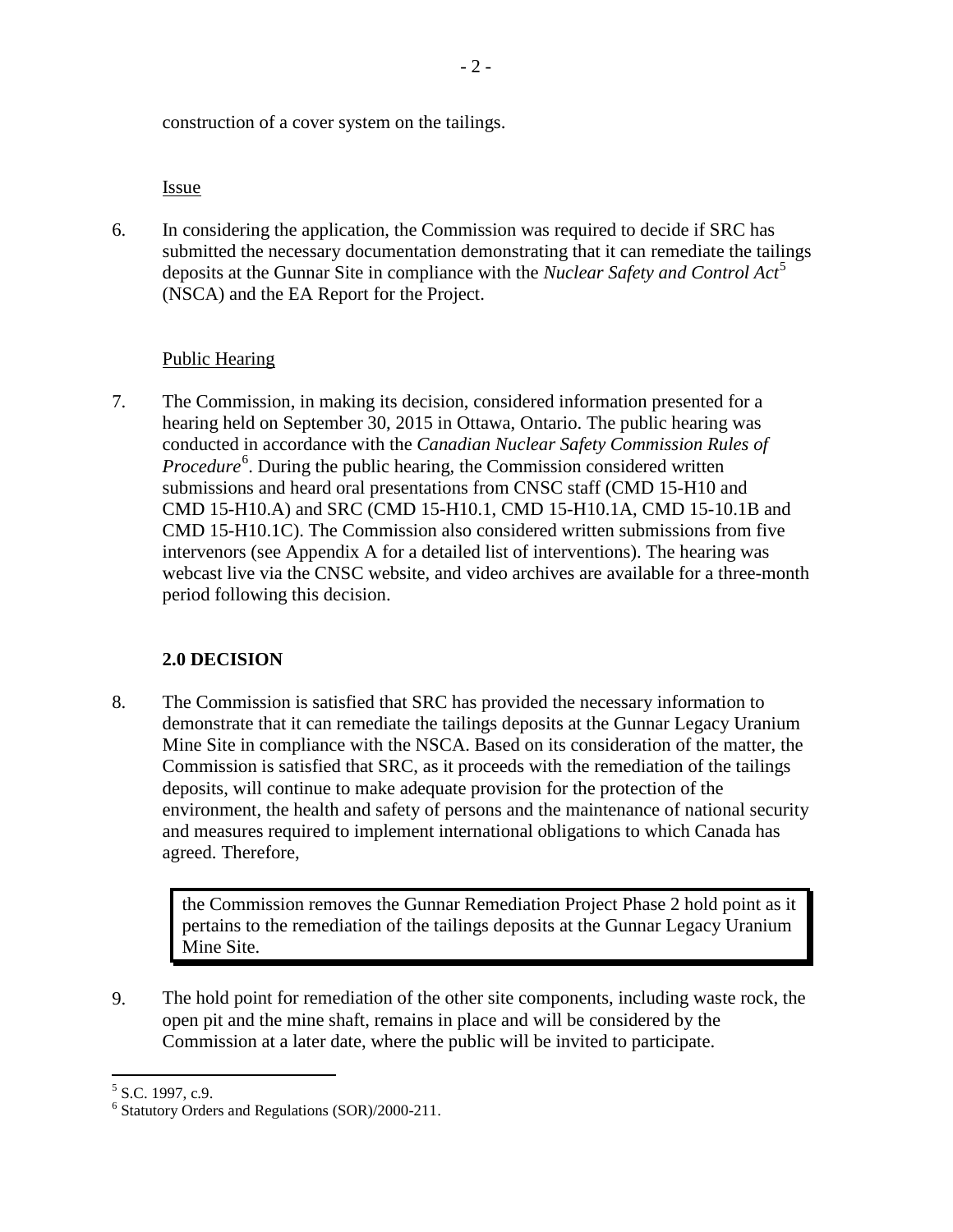10. With this decision, the Commission delegates the review and approval of the Detailed Design Description Report and project schedule for the remediation of the tailings deposits at the Gunnar Site prior to the start of remediation activities to the Director General of the Directorate of Nuclear Cycle and Facilities Regulation or the Executive Vice President of the Regulatory Operations Branch.

#### <span id="page-6-0"></span>**3.0 ISSUES AND COMMISSION FINDINGS**

11. In making its licensing decision, the Commission considered a number of issues and submissions relating to SRC's response to the Commission's requirements and criteria to be met before the removal of the hold point. The Commission also considered the adequacy of the proposed measures for protecting the environment, the health and safety of persons, and the maintenance of national security and measures required to implement international obligations to which Canada has agreed.

#### <span id="page-6-1"></span>**3.1 Background and Project Phase 2 Planned Activities**

- 12. SRC explained that the purpose of the Project is to reduce the radiological and toxicological risk that the Gunnar Site poses to the public and the environment by utilizing sustainable remediation options that are both technically and economically feasible. The Project must include the implementation of a long-term environmental monitoring program and must minimize long-term care and maintenance as part of eventual entry of the Gunnar Site into the Saskatchewan Institutional Control Program<sup>7</sup> (ICP). CNSC staff reported that, although the current site has measurable impacts on the environment, effects are localized and radiation doses to members of the public are below the regulatory dose limit<sup>[8](#page-6-3)</sup>. Remedial efforts at the site are therefore focused on stabilizing the tailings and waste rock area and isolating them from the environment. The EA presented preliminary options for remediation of site components; however, SRC required additional characterization work to develop specific remediation design plans.
- 13. CNSC staff reported that SRC has completed the site characterization work required by Phase 1 of the Project. SRC submitted the *Gunnar Site Remediation Project – Tailings Remediation Plan* (Tailings Remediation Plan) to CNSC staff on July 7, 2015. CNSC staff reviewed the Tailings Remediation Plan and submitted a request to SRC for additional information. SRC responded to this request by publishing the revised Tailings Remediation Plan on August 17, 2015. CNSC staff confirmed on August 21, 2015 that the Tailings Remediation Plan satisfied all CNSC regulatory requirements and that CNSC staff would follow up on detailed construction plans and oversight processes once a contractor is selected for the remediation work.

<sup>&</sup>lt;sup>7</sup> Statutes of Saskatchewan (S.S.) 2014, c. R-4.21 – The Reclaimed Industrial Sites Act

<span id="page-6-3"></span><span id="page-6-2"></span><sup>&</sup>lt;sup>8</sup> The regulatory effective dose limit to a member of the public is 1 millisievert per calendar year (*Radiation Protection Regulations*, SOR/2000-203)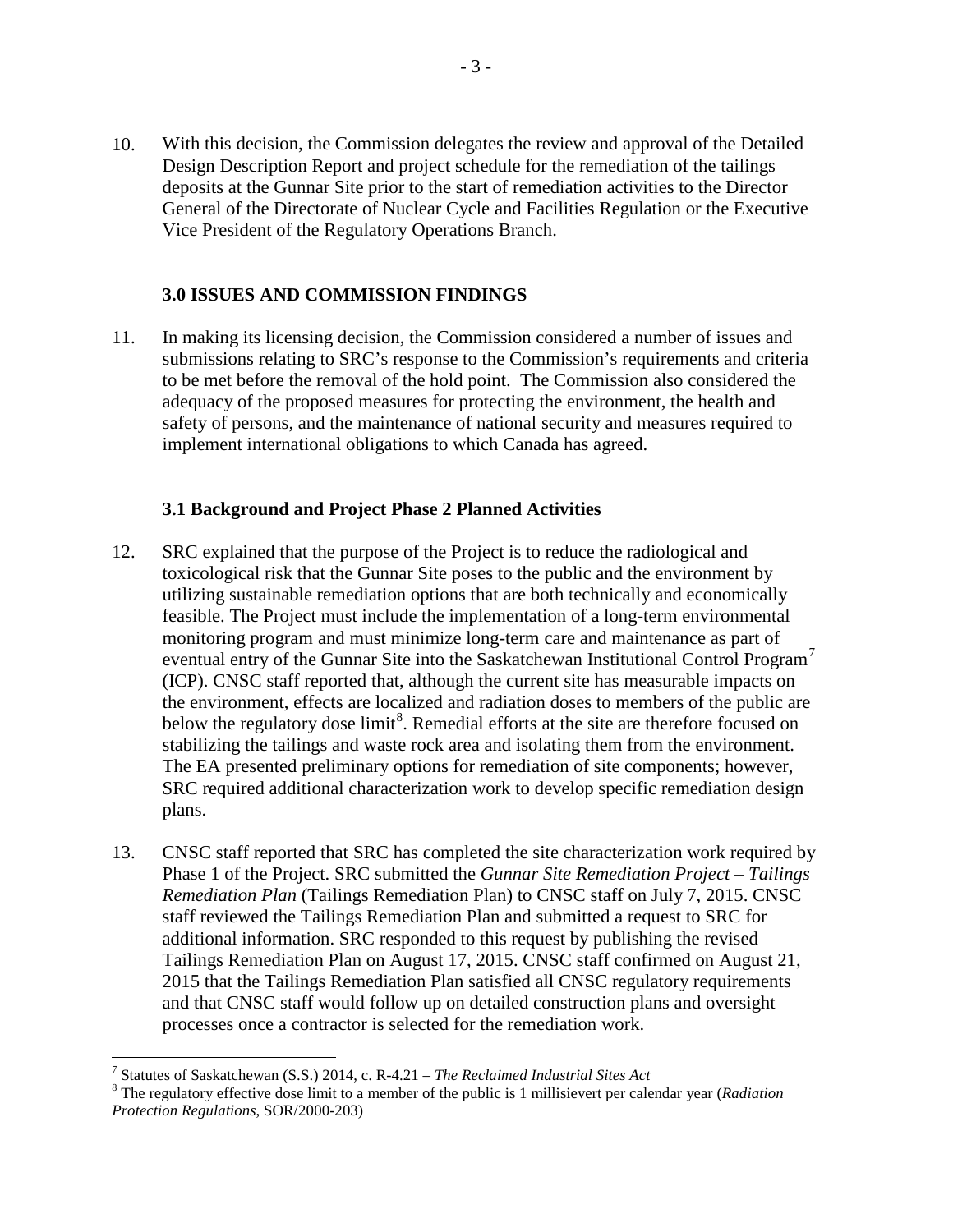- 14. SRC noted that the detailed engineering design for the tailings portion of the Project is underway and is pending approval of the Tailings Remediation Plan. SRC also noted that equipment is being transported to the Gunnar Site in preparation for all Phase 2 remediation activities, and that SRC plans on transferring local labour and equipment from the recently remediated Lorado Mill site to the Gunnar Site.
- 15. The Commission enquired about the status of the remediation plans for the other site components. CNSC staff responded that it conducted a conformity review of the plans submitted by SRC for the other site components and no major gaps were identified. At the time of the hearing, CNSC staff was carrying out a detailed review of the plan for the other site components. The plans have been posted for public review, and CNSC staff will be soliciting written interventions. CNSC staff explained that the participant funding issued<sup>[9](#page-7-0)</sup> to review SRC's application to remove the regulatory hold point for Phase 2 of the Project (discussed further in section 3.3 below) included funding for the review of remediation plans for all site components.
- 16. The Commission enquired about lessons learned from the Lorado Mill remediation work. A SRC representative explained that they learned they must ensure building materials are available prior to the start of construction, and of the importance of involving local people and having meaningful consultations with communities. SRC is also utilizing expertise developed during other uranium mine and mill remediation work. The SRC representative noted that the Gunnar Site requires a more complex remediation; however, the tailings components of the two sites are similar. CNSC staff discussed the remediation work completed at the Lorado Mill site, as well as inspections conducted at this site. CNSC staff noted that the Lorado Mill site is well maintained and the cover is currently meeting its design objectives.
- 17. In regards to concerns raised by the Saskatchewan Environmental Society in their submission regarding the adequacy of funding to complete remediation work at the Gunnar Site and for the long-term monitoring of the site, the Commission asked if sufficient funds are available. A SRC representative confirmed that sufficient funds are available to implement the remediation plan.
- 18. During the hearing, CNSC staff verbally requested that the Commission delegate to the Director General of the Directorate of Nuclear Fuel Cycle Regulation or the Executive Vice President of the Regulatory Operations Branch the authority to allow SRC to proceed with other Phase 2 activities upon acceptance of the documentation listed in the LCH pertaining to the licensed activities at the Gunnar Site. CNSC staff stated that it will take appropriate regulatory action if SRC is found to be non-compliant with the requirements established by the Commission. CNSC staff committed to providing the Commission annual reports on the status of the Project. The Commission considered CNSC staff's request. However, the Commission wishes to keep the authority to release the remainder of Phase 2 activities. The Commission therefore does not confirm

-

<span id="page-7-0"></span><sup>9</sup> CNSC Participant Funding Program Decision, *Saskatchewan Research Council's Application to Remove the Licence Hold Point for Phase 2 of the Gunnar Remediation Project*, August 12, 2015.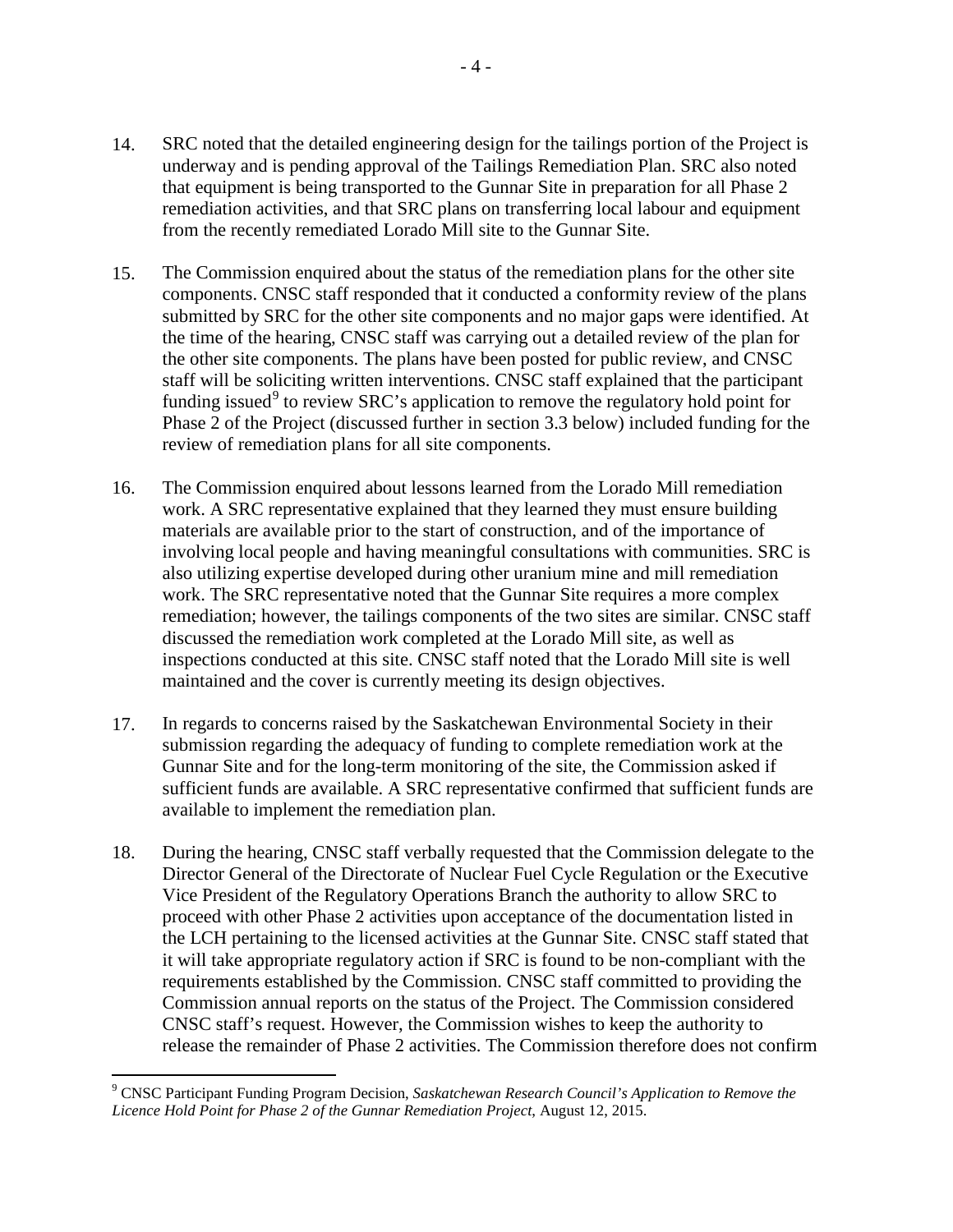delegation from the Commission to the Director General of the Directorate of Nuclear Cycle and Facilities Regulation or the Executive Vice President of the Regulatory Operations Branch of the authority to allow SRC to proceed with the other Phase 2 activities upon review and acceptance of the documentation listed in the LCH pertaining to the licensed activities at the Gunnar Site. Approval to proceed with the remainder of Phase 2 and with Phase 3 of the Project will be decided by the Commission at a later date.

#### <span id="page-8-0"></span>**3.2 Tailings Remediation**

#### <span id="page-8-1"></span>*3.2.1 General Description of the Tailings Remediation Plan*

- 19. The Commission examined the acceptability of SRC's plan for the remediation of the tailings deposits at the Gunnar Site to confirm that the plan is in accordance with CNSC regulatory requirements and the objectives outlined in the EA Report for the Gunnar Site that was approved by the Commission in January 2015.
- 20. SRC stated that the purpose of the Tailings Remediation Plan is to present the preferred remediation design for the exposed tailings deposits at the Gunnar Site. The preferred option was determined during the EA as in situ remediation of the tailings using an earthen cover system to mitigate ecological and human health risks to acceptable levels post-reclamation.
- 21. The Tailings Remediation Plan presents the preferred final landform design for the tailings area, as well as the proposed borrow materials and sources. As discussed in more details in the Tailings Remediation Plan, SRC provided a detailed description of the activities related to the review of available background information, assessments performed, development of programs and selection of the preferred option.

#### <span id="page-8-2"></span>*3.2.2 Preferred Tailings Remediation Designs*

- 22. SRC detailed the preferred tailings remediation designs for the three primary tailings deposits at the Gunnar Site: Gunnar Main, Gunnar Central and Langley Bay. The preferred tailings remediation designs for Gunnar Main and Gunnar Central consist of:
	- creating water-shedding landforms using waste rock to stabilize the tailings;
	- placing a minimum 0.6 metre thick cover of borrow material; and
	- constructing armoured drainage channels to direct surface water runoffs.

The preferred tailings remediation design for Langley Bay consists of:

• using borrow material or quarried fill that establishes a defined beach area based on the estimated high water level for Langley Bay;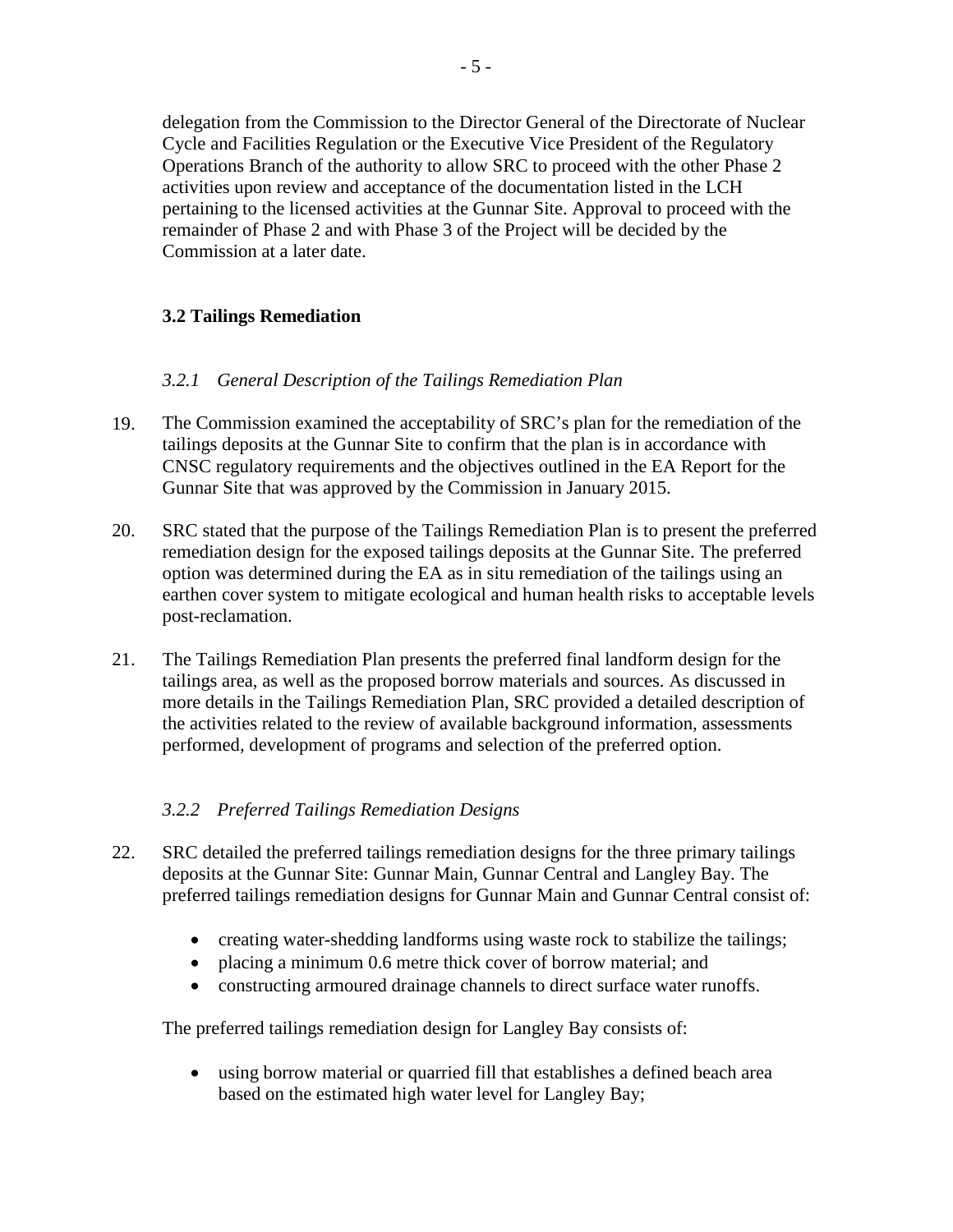- placing riprap material along Back Bay and Langley Bay shorelines to protect the tailings cover system from wave action and ice scour; and
- constructing armoured drainage channel to provide an outlet for the Back Bay catchment to Langley Bay.
- 23. For the secondary tailings, SRC also detailed the preferred tailings remediation designs (Gunnar Main Back Release (Catchment 3) and Beaver Pond tailings areas). The preferred tailings remediation design for these two areas is to cover the tailings in-place using a one metre borrow material cover. SRC stated that a thicker cover is required for these areas due to wetter conditions and the requirement for additional separation between the rooting zone and the local water table.
- 24. SRC detailed a vegetation plan to ensure a dense and sustainable vegetation canopy is established allowing for effective erosion control and high transpiration capacity of the final tailings cover system. SRC also detailed its surface water management activities that will assure the long-term integrity and performance of the reclaimed areas. SRC noted that further details regarding vegetation and surface water management will be included in the forthcoming detailed construction plan.
- 25. SRC also provided construction details, indicating that the contractor for conducting infrastructure preparation and tailings cover construction will be selected through a procurement process. Regarding worker accommodations, SRC stated that the existing camp is adequately sized and only minor modifications are required. Heavy equipment will be mobilized to the Gunnar Site via extension of the winter road from Uranium City during the 2015-2016 winter season. SRC also explained that non-hazardous waste generated through remediation activities will be disposed of on-site in an appropriate manner within the designated disposal facility. All hazardous materials generated (if any) by remediation activities will be transported off-site for disposal at a licensed facility.
- 26. SRC presented a preliminary timeline of tailings remediation activities, stating that remedial work is anticipated to be completed over a three- to six-year period following the removal of the Phase 2 hold point.
- 27. SRC discussed its failure mode analysis for the preferred remediation designs, and stated that mitigation measures for failure modes that result in unacceptable/intolerable risk ratings relate to rigorous detailed design. SRC stated that, provided the proposed mitigation measures or alternative measures are implemented to address the potential risks, it expects that the proposed reclamation designs for the Gunnar tailings facilities will be geotechnically stable and will minimize the effects on the receiving environment to acceptable levels in the long-term. The Fond du Lac First Nation suggested that SRC also identify hazards as they relate to traditional uses of the land and to human health.
- 28. CNSC staff reported having reviewed the Tailings Remediation Plan and found that the preferred tailings remediation designs meet the main EA objectives to improve surface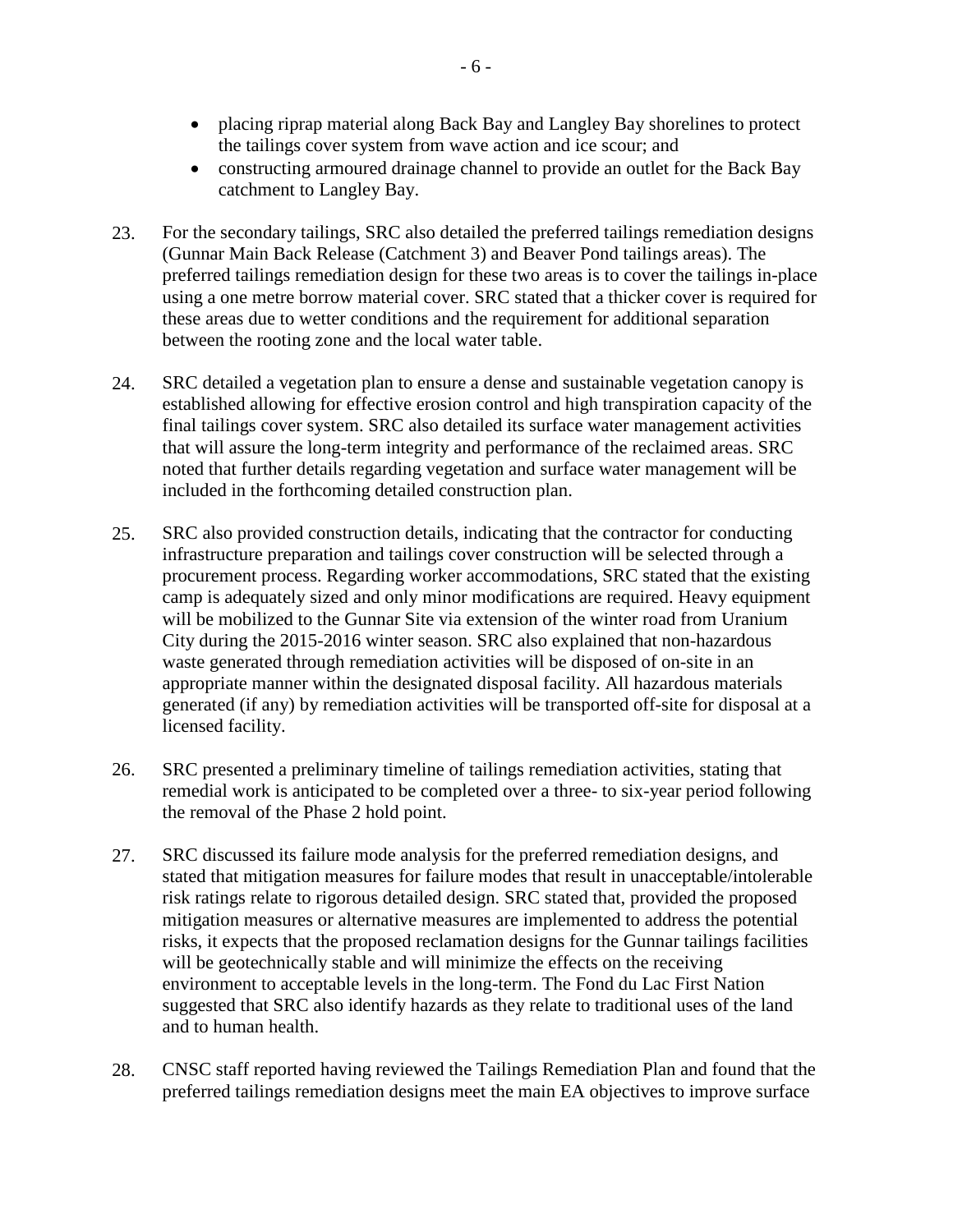water quality, reduce radiation exposure, promote vegetation and suppress dust. CNSC staff found that the Tailings Remediation Plan complies with CNSC regulatory requirements and meets the objectives of the EA for the Project.

- 29. CNSC staff reported that the Saskatchewan Ministry of Environment (SME) also carried out a technical review of the Tailings Remediation Plan and found it to be acceptable. The SME will grant the necessary provincial approvals for the tailings remediation work. CNSC staff stated that it communicates regularly with the SME regarding the Tailings Remediation Plan, and that it will work with the SME on establishing maintenance and monitoring objectives for the Gunnar Site to ensure its long-term safety.
- 30. In their submission, the Saskatchewan Environmental Society requested that further analyses be made, and asked to review the final detailed design plan before a decision to remove the hold point is made. Further to that request, the Commission asked if the detailed design plan will deviate from the design proposed in the Tailings Remediation Plan. A SRC representative responded that the design described in the Tailings Remediation Plan will be the design used by SRC to remediate the tailings. The SRC representative explained that the forthcoming construction plan serves to fill gaps on operational aspects of the Project and provides more design information. The Commission asked how CNSC staff plans to oversee and review plans pertaining to the construction of the preferred design. CNSC staff described its oversight and compliance verification activities, stating that conditions in the licence ensure that the work done to support the Project meet the objectives of the EA and are in accordance with regulatory requirements. CNSC staff will also conduct an increased number of inspections during the construction phase to verify the remediation work.

#### <span id="page-10-0"></span>*3.2.3 Geotechnical Engineering and Geology*

- 31. SRC provided summaries of borrow material volumes and material properties determined by field investigations and laboratory testing. SRC also described how they will source and analyse the suitability of waste rock material and riprap material prior to placement on the covers. SRC provided information about the design of the covers, including the proposed surface grades and slopes to ensure that the final landforms are geotechnically stable. SRC detailed construction elements to be addressed in the final detailed design information and construction plan phase, which will include construction schedule and logistics, details on the placement of cover material in various areas, dust emission reduction methods of tailings or borrow material cover to workers and the environment, and occupational health and safety provisions.
- 32. CNSC staff reported that it reviewed SRC's Tailings Remediation Plan to determine whether the geotechnical and hydrological aspects of the plan were in accordance with the requirements of engineering best practices for similar sites, as well as with CNSC Guidance Document G-320, *Assessing the Long-term Safety of Radioactive Waste Management*. CNSC staff stated that it will assess compliance by reviewing the final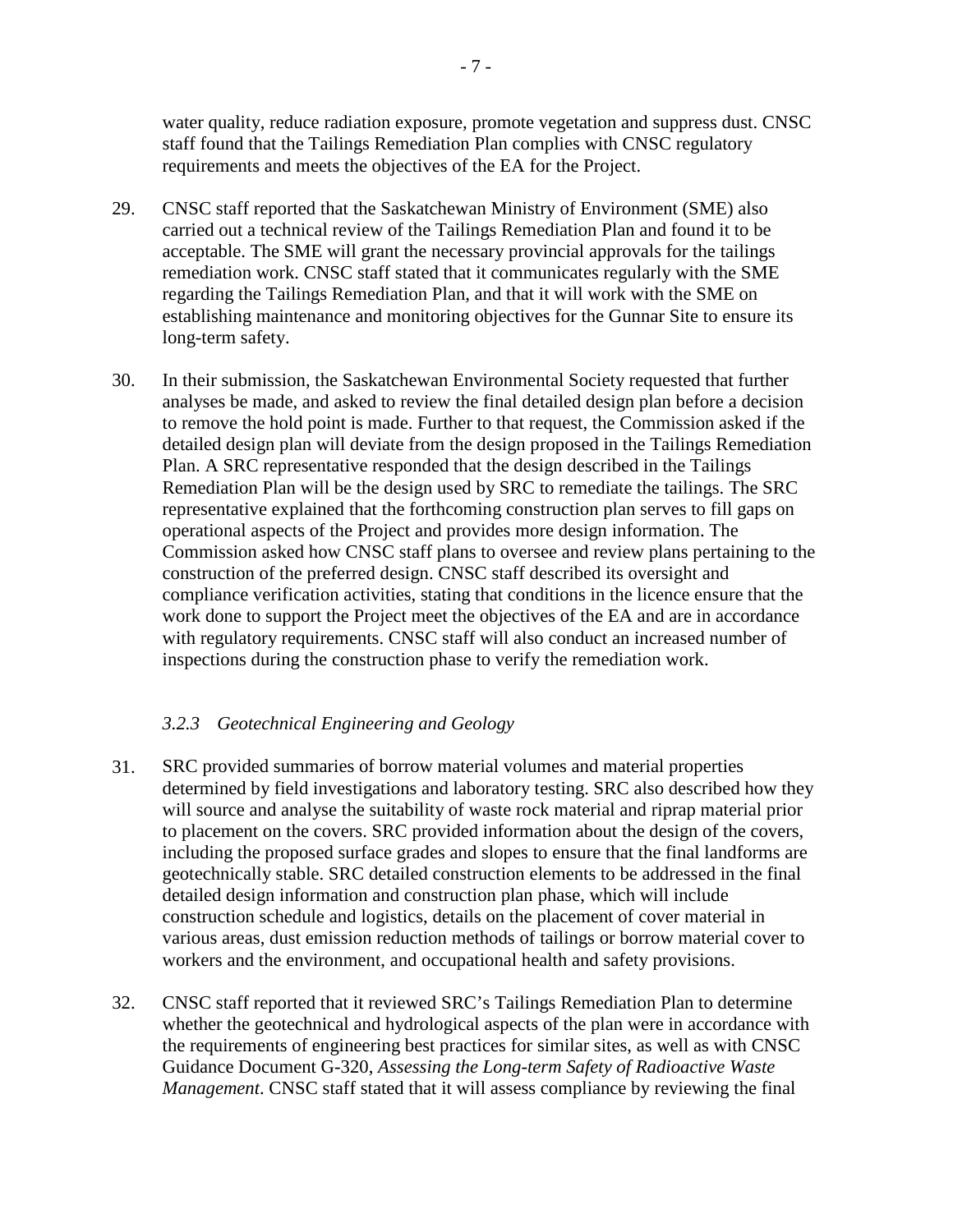detailed design specifications and construction plan, as well as reviewing as-built records. CNSC staff found that the geotechnical engineering and hydrological component of the remediation plan for the tailings areas satisfy the requirements of the EA and CNSC regulations.

- 33. The Commission enquired about the design of the Langley Bay and Back Bay covers, and asked why riprap rock does not cover tailings into Back Bay. The SRC representative reported that there will be an armoured riprap protection on the surfaces adjacent to the water in both Langley Bay and in Back Bay. The SRC representative explained that the armoured riprap protection will not cover the entire length of the tailings in Langley Bay; it will be placed on the shore where the tailings are adjacent to Langley Bay water and Back Bay shorelines.
- 34. In their submission, the Prince Albert Grand Council included the results of a study conducted by the University of Alberta which found that many respondents to First Nations community consultations regarding the Tailings Remediation Plan are concerned that piling large volumes of waste rock on the tailings will result in longterm problems, including seepage and pollution into Langley Bay. SRC representatives responded that SRC has completed detailed modelling as part of the conceptual model developed for the Tailings Remediation Plan which has shown that the inclusion of waste rock on the tailings as part of the landform design will not result in an increase of contaminant loading to Langley Bay. The contribution of loadings from the waste rock will be offset by the reduction in loadings from the tailings (the main mechanism of loading to Langley Bay). The SRC representative noted that the waste rock is not contaminated; it is left over rock from mining practices.
- 35. In its submission, the Saskatchewan Environmental Society stated that the Tailings Remediation Plan should not be approved until uncertainties regarding the sufficiency and the quality of borrow material are addressed, and suggested using larger volumes of waste rock in tailings landform and cover system design. The Commission requested further information from SRC regarding the intervenor's concerns. A SRC representative responded that SRC's studies have confirmed that sufficient building material for the preferred design described in the Tailings Remediation Plan is available. CNSC staff reported that it has analysed the estimates of borrow material and found that SRC has provided sufficient information to demonstrate that the required volumes of borrow material will be available. CNSC staff reported that the details will also be reviewed by CNSC staff during SRC's procurement of engineering services for construction.
- 36. In their submissions, the Saskatchewan Environmental Society and the Athabasca Chipewyan First Nation discussed the use of permeable reactive barriers (PRB) and phytoremediation in the remediation of the tailings. The Commission requested further information, including why PRB technology and phytoremediation are not being considered in the preferred cover designs presented in the Tailings Remediation Plan. CNSC staff explained the PRB technology. A SRC representative stated that, while these remediation techniques are not currently included in the preferred designs, SRC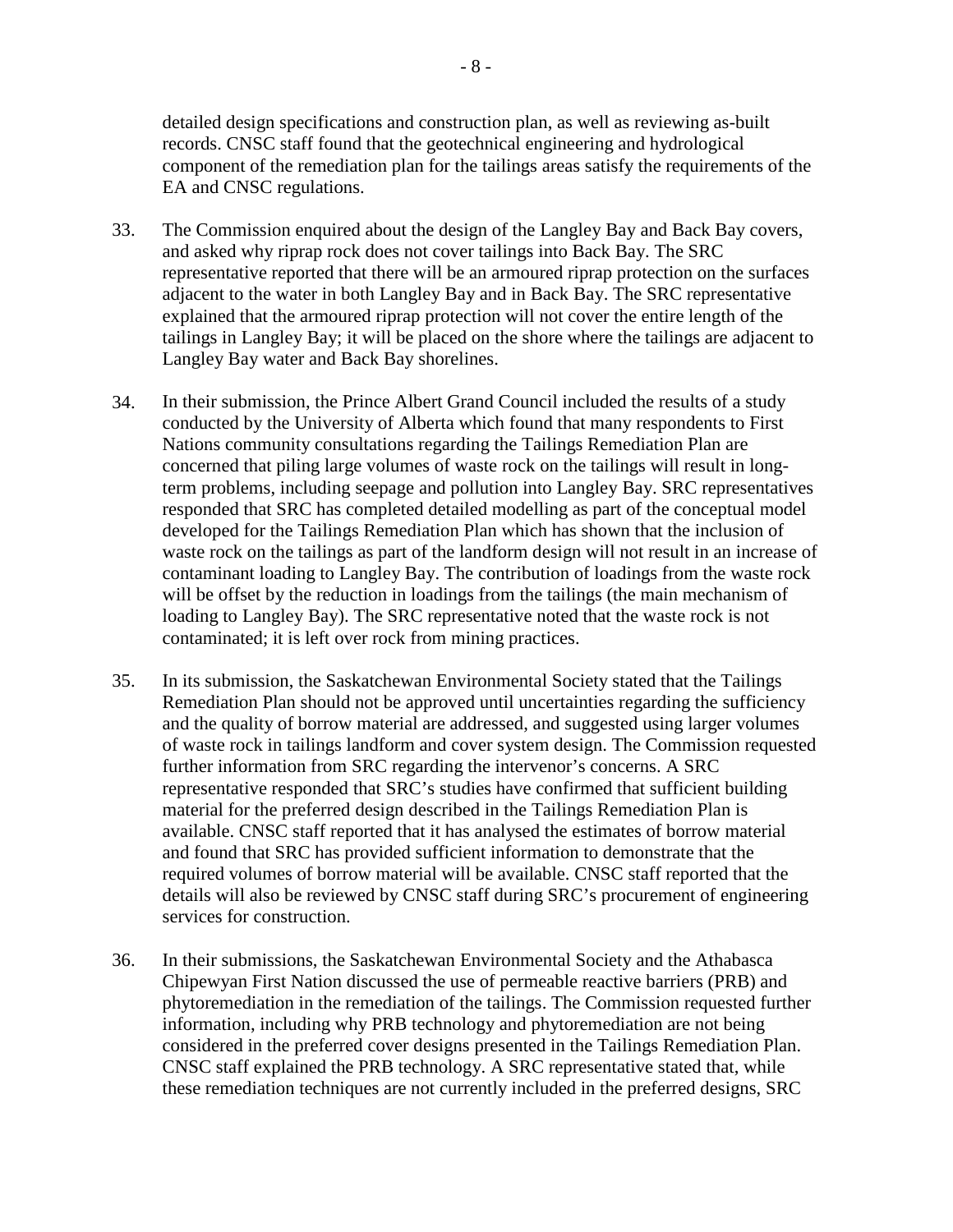will consider the value these technologies may add to the project. CNSC staff reported that the proposed design currently meets the objectives of the EA and CNSC requirements. If SRC decides it wants to deviate from their remediation plan by incorporating these remediation techniques, the changes must be reviewed by CNSC staff. The SRC representative informed the Commission that it plans to proceed with the design presented, but that slight modifications may be made in the construction plan.

37. The Commission asked how the borrow sites will be managed following the removal of material for the construction of tailings covers. The SRC representative explained that the non-mineral soils, the duff and/or growing media will be put aside and replaced on the site once the borrow material has been removed. The borrow sites will be re-graded and seeded using regional plant species in order to promote natural recovery.

#### <span id="page-12-0"></span>*3.2.4 Hydrology*

- 38. SRC explained that it must properly manage surface waters in order to ensure the longterm integrity and performance of the reclaimed areas. Surface water drainage on the three primary tailings deposits will be designed to direct water to Langley Bay in a controlled manner in order to minimize contact between fresh water and the tailings, minimize erosion, and avoid the re-suspension of tailings, taking into consideration local conditions of climate, vegetation and soils. SRC stated that rock armoured drainage channels will be required to provide resistance to soil erosion during higher flow events.
- 39. SRC stated that a design storm event with a recurrence interval of 200 years was used to calculate peak flows for design of drainage channels required for the tailings remediation design. SRC detailed the design storm peak flow calculation. SRC defined areas requiring rock armouring to provide adequate protection against unacceptable erosion of areas remediated with cover system, and described the design of drainage channels. CNSC staff noted being satisfied with the selection of the 200-year design storm, provided that follow-up monitoring and maintenance programs are implemented.
- 40. SRC reported that surface water quantities and qualities are very well characterized at the Gunnar Site. SRC reported that site-specific remedial objectives (SSROs) have been calculated to identify constituents of potential concern (COPCs) for the Gunnar Site in surface waters being released from the Site. SRC explained its approach for calculating SSROs. SRC stated that the suggested SSROs do not apply to the pit water in its current location or to ground water and surface water that pass through areas of the Gunnar Site that do not constitute possible important areas of biological exposures.
- 41. SRC stated that surface runoff waters will contain elevated levels of suspended sediments until the cover surfaces stabilize and the seeded revegetation mixture adequately develops, which should occur within two to three years. A potential concern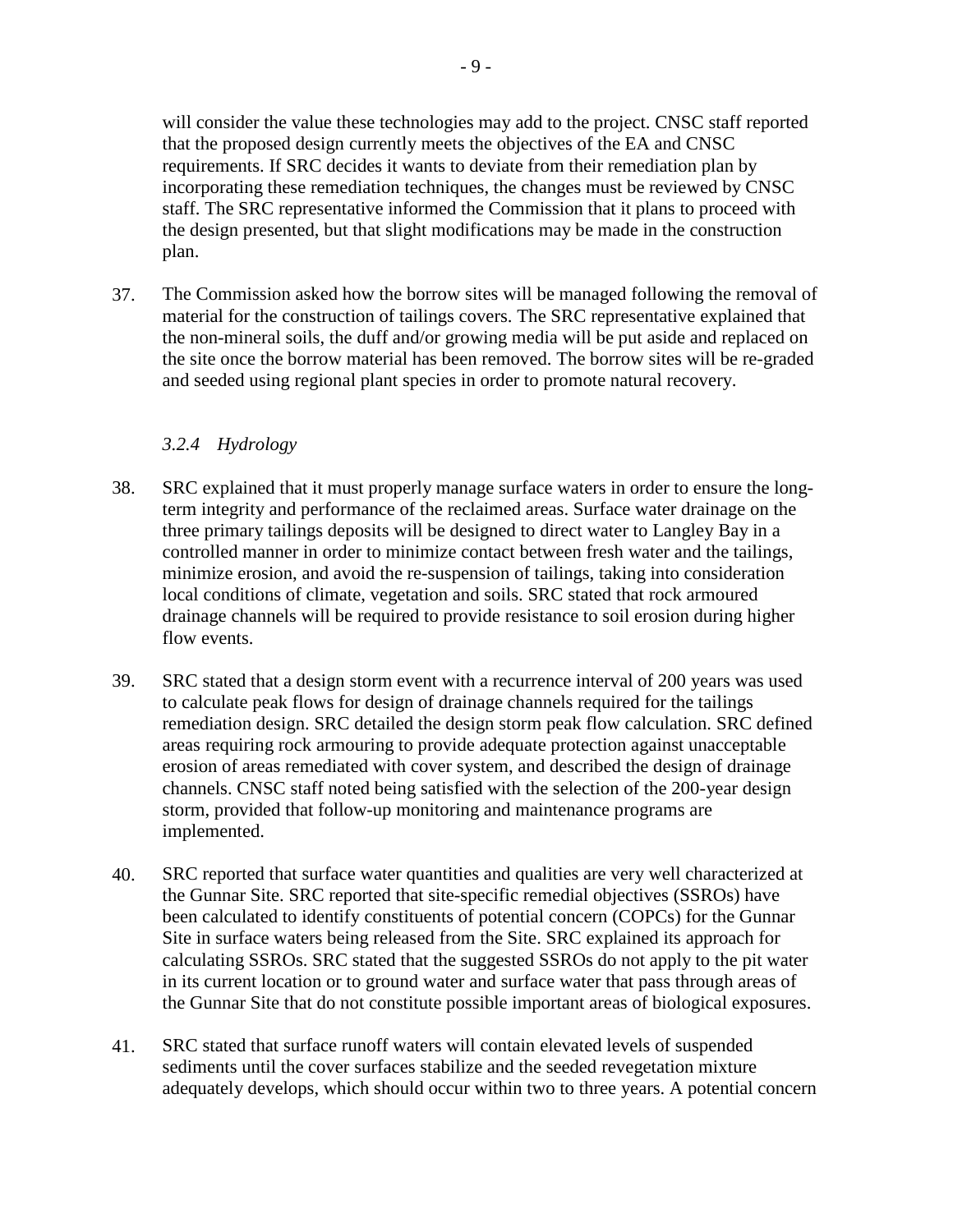is waters with higher total suspended solids (TSS) entering nearby streams or lakes. Where necessary, wire-backed silt fences or an equivalent product will be installed to limit sedimentation of fish-bearing waterbodies.

- 42. SRC provided information on subsurface and groundwater hydrology that was measured at the Gunnar Site. SRC reported that groundwater quality data for the Gunnar Site has been assessed against the Tier 2 values generated using the *Guidance Document on Federal Interim Groundwater Quality Guidelines for Federal Contaminated Sites[10](#page-13-1)* developed for Environment Canada. Radionuclide parameters have been assessed against the *Alberta Tier 1 Soil and Groundwater Remediation Guidelines[11](#page-13-2)* .
- 43. CNSC staff reported having reviewed SRC's tailings remediation plan to determine whether its hydrological aspects were in accordance with the requirements of engineering best practices, as well as with CNSC Guidance Document G-320. CNSC staff stated that it will verify compliance by reviewing the design specifications of the surface draining system, the detailed follow-up monitoring program, as well as the detailed soil cover maintenance program to assure the long-term stability of the cover system. CNSC staff reported that it is satisfied with the hydrological component of the remediation plan for the tailings areas and that it satisfies the requirements of the EA.
- 44. The Commission enquired about climate change scenarios for the Gunnar Site. A SRC representative stated that a one in 200-year storm event was used as a climate change scenario, which SRC assessed as being a reasonable scenario. The Commission asked why a one in 200-year event was chosen, even though a one in 1000-year event was assessed. A SRC representative explained the changes that would be required to the channel designs to protect against a one in 1000-year rainfall event, and confirmed that a one in 200-year event is an appropriate model for the Gunnar Site. The Commission enquired about the response that would be required should a one in 1000 year event occur if the site is designed to a one in 200-year event. A SRC representative explained that the ICP provides the ability to mitigate the Gunnar Site following a one in 1000-year event to meet regulatory requirements.
- 45. In their submission, the Métis Nation Saskatchewan suggested that two creeks flowing through the Gunnar Site be diverted. A SRC representative reported that the two creeks mentioned by the intervenor are outside of the tailings area footprint and would, therefore, not require diversion. The SRC representative noted that SRC's assessment of the Gunnar Site found that the two creeks are not contaminated but will continue to be monitored during remediation, post-remediation and possibly through ICP.

#### <span id="page-13-0"></span>*3.2.5 Radiation Exposure and Radiation Protection Measures*

46. SRC reported that remediation performance criteria established for the Gunnar Site

<span id="page-13-1"></span> $\overline{a}$ <sup>10</sup> Esdat Environmental Database Management Software (May 2010)  $11$  Alberta Environment (December 2010)

<span id="page-13-2"></span>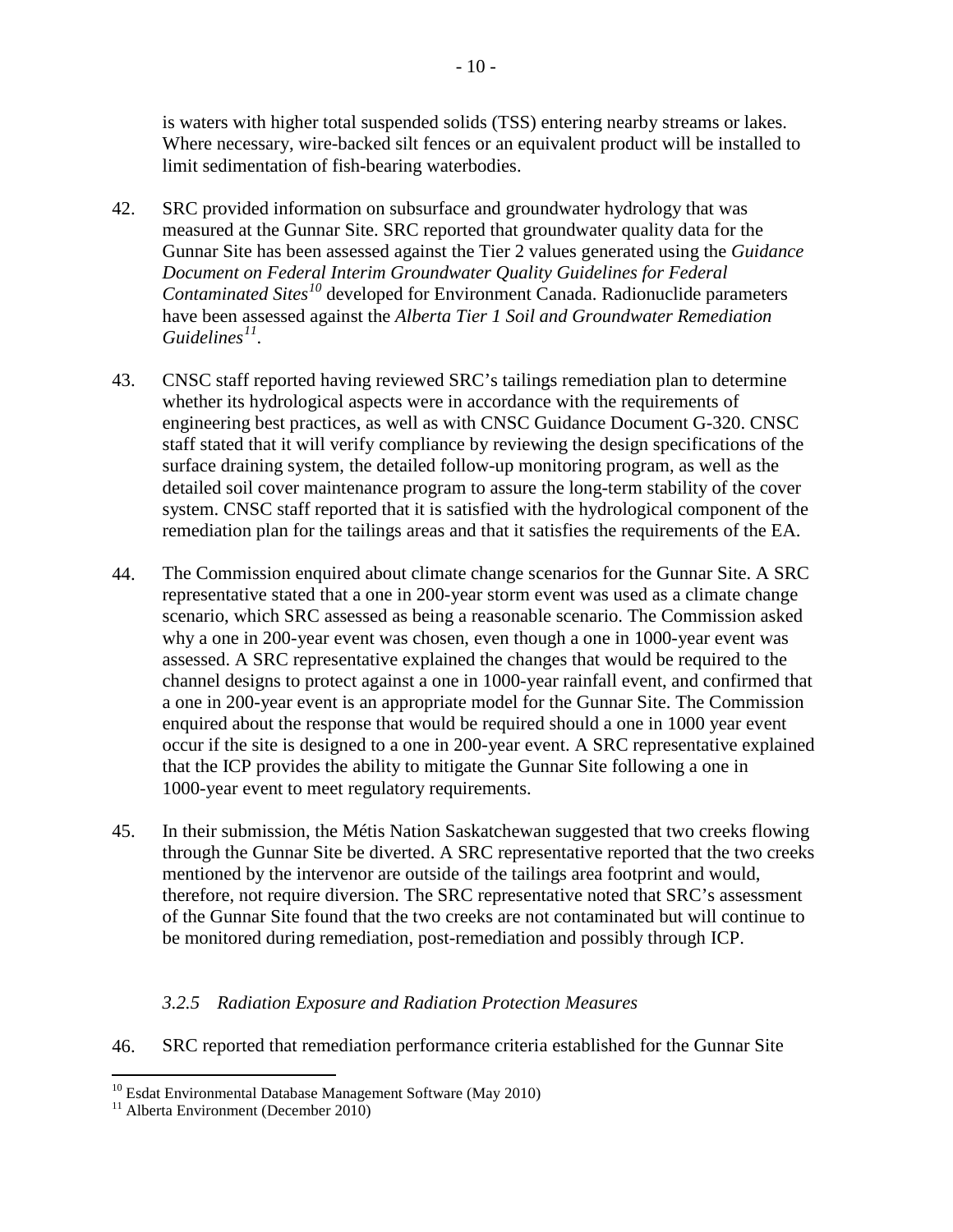require that areas demonstrating average gamma dose rates in excess of 1.0 microsievert per hour ( $\mu$ Sv/h) above background radiation (averaged over one hectare of surface area), or with a maximum spot dose in excess of 2.5 µSv/h above background radiation will be remediated. This is based on the CNSC and SE cumulative dose limit of one millisievert (mSv) per year.

- 47. CNSC staff reported that, through updated gamma surveys from the Phase I work, SRC provided measurements of gamma radiation on the tailings at the Gunnar Site. CNSC staff reported that it reviewed the updated gamma surveys, along with the proposed cover design, to ensure that the cover is capable of controlling all sources of radiation exposure. Many intervenors expressed concerns regarding the proposed thickness of the tailings covers. CNSC staff determined that the thickness and composition of soil cover is sufficient to control radiation impacts including gamma radiation, radon exhalation and releases of radioactive dust. The cover design is consistent with best practices for uranium mine tailings at similar sites. CNSC staff confirmed that SRC has a verification program in place to confirm protection from gamma radiation, radon gas emissions and radioactive dust emissions.
- 48. SRC stated that waste rock emitting gamma radiation at higher levels will be placed in deeper parts of Mudford Lake or Beaver Pond. SRC also presented the current state of the various parameters at the Gunnar Site and the expected parameters post remediation, and compared the data against the criteria of the site. SRC reported that the proposed design will meet all of the criteria presented in the EA Report.
- 49. CNSC staff reported that it reviewed the inventory of the tailings that was presented in the EA including updated gamma surveys from the Phase 1 work, along with the proposed cover design to ensure that the covers are capable of controlling all sources of radiation exposure. The covers were evaluated against best engineering practices and internationally accepted methods for decommissioning tailings sites. CNSC staff stated that the proposed material and thickness of the covers are sufficient to reduce gamma radiation below the remediation performance criteria. CNSC staff also stated that the proposed cover design will ensure the exposure due to the tailings following remediation will meet the regulatory public dose limit of 1 mSv/year. With a minimum thickness of 0.6 metres over the tailings surface, the proposed soil cover is expected to reduce radon gas exhalation to background radiation levels at the ground surface. The cover will reduce wind-blown radioactive dust and protect against erosion to help minimize future releases of dust. SRC has a verification program in place to confirm protection from gamma radiation, and from radon gas and radioactive dust emissions. SRC must implement a quality assurance and control program for construction to ensure that the cover is constructed as per design specifications.
- 50. The Commission enquired about concerns raised by the Saskatchewan Environmental Society in their submission regarding uncertainties in tailings volumes estimates. A SRC representative responded that an increase in tailings volumes would not impact the tailings remediation design and borrow material volumes required since the tailings footprints are known and will not change, and changes in tailings loading volumes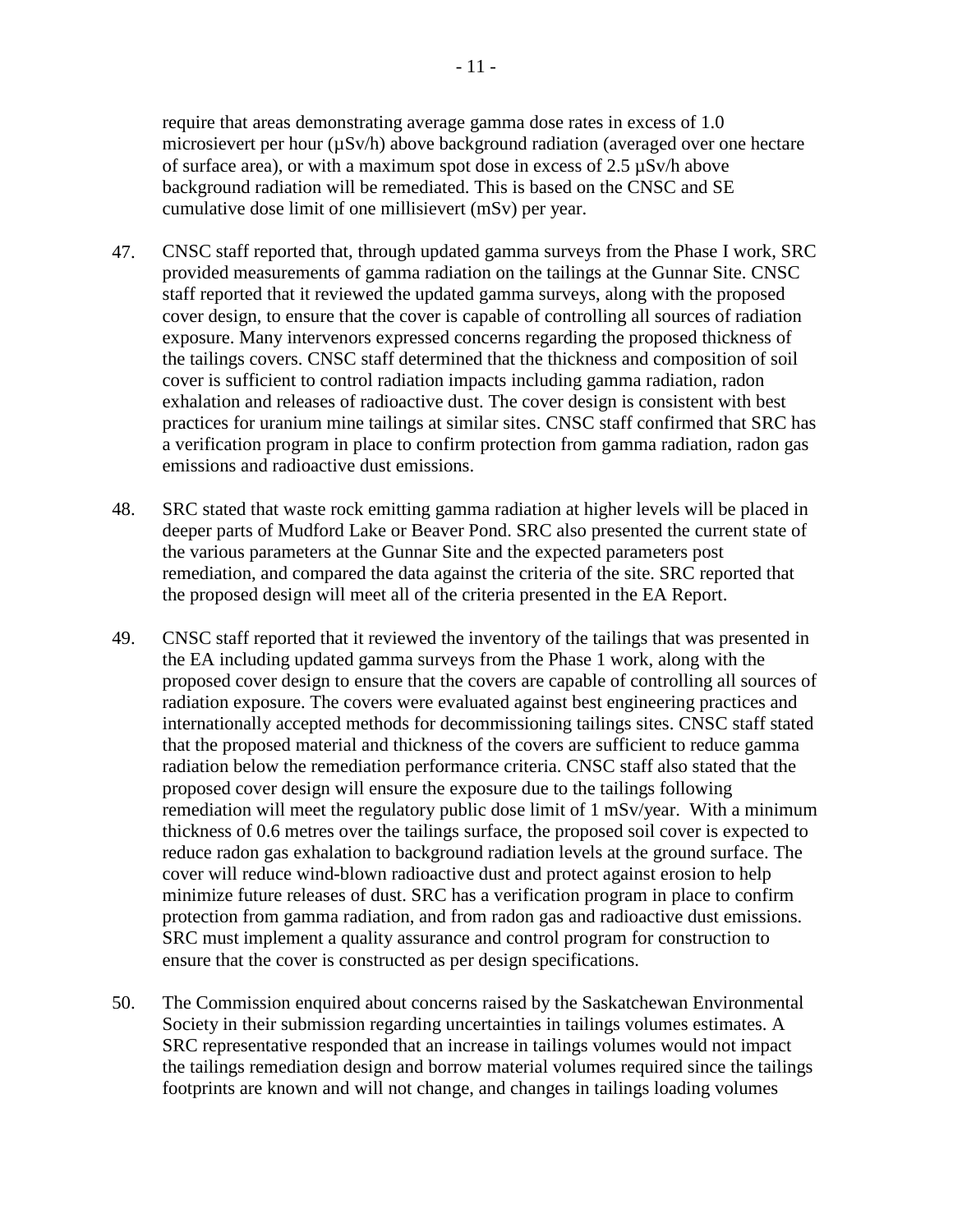would not have a significant impact on loading estimates.

- 51. Regarding air quality, SRC reported that the Project has been designed to realize an overall net positive effect on air quality; windblown contaminants in the region will be greatly reduced or eliminated by removing accessibility to the source. Closure activities may emit airborne particulate matter from road dust, diesel combustion, and the disturbance and transportation of soils. Relocation of temporarily stored asbestos containing material could also result in the release of particulate matter. SRC stated that mitigation measures will be used to minimize ambient air particulate concentrations. A review of the tailings inventory in the EA led to CNSC staff concluding that covering the tailings would reduce wind-blown radioactive dust, and that additional aspects of the cover design, such as erosion protection, would help minimize future releases of dust. CNSC staff also confirmed that the proposed soil cover is expected to reduce radon gas exhalation to background levels.
- 52. CNSC staff stated that the impact of air contaminant emissions resulting from remediation activities of the tailings areas is very low and will not result in an adverse impact to the health and safety of persons and the environment. Dust and radon emissions will be monitored by SRC throughout remediation activities and reported to the CNSC for evaluation.
- 53. The Commission enquired about Athabasca Chipewyan First Nation's request for physical barriers to prevent fish from entering or leaving contaminated areas of Zeemel Bay, Langley Bay and Back Bay. SRC representative explained that fish barriers may disrupt fish habitat and that using localized fish consumption advisory is a better alternative and management tool.
- 54. In their submission, the Fond du Lac Denesuline First Nation commented on the prevalence of certain cancers in the neighbouring communities. CNSC staff explained that, according to the EA, the dose estimates for members of the public that occupy the Gunnar Site and carry out activities such as consuming local food and water were much lower than the levels that could produce noticeable health effects. CNSC staff explained that public health issues have been extensively studied in northern Saskatchewan and that no relationship between the health of northern communities and uranium mining activities has been found. These health studies are ongoing and community members have access to this information through public health officials.
- 55. The Commission asked if waste of buildings demolished on the Gunnar Site pose a radiation risk to workers or the environment, and asked how waste from these demolished buildings will be removed from the site. A SRC representative responded that SRC is currently focussing on the remediation of the tailings, and SRC is working with CNSC staff to develop options for remediating other site aspects, including debris. Debris has been contained to ensure that contamination risks are managed until a disposal option is determined.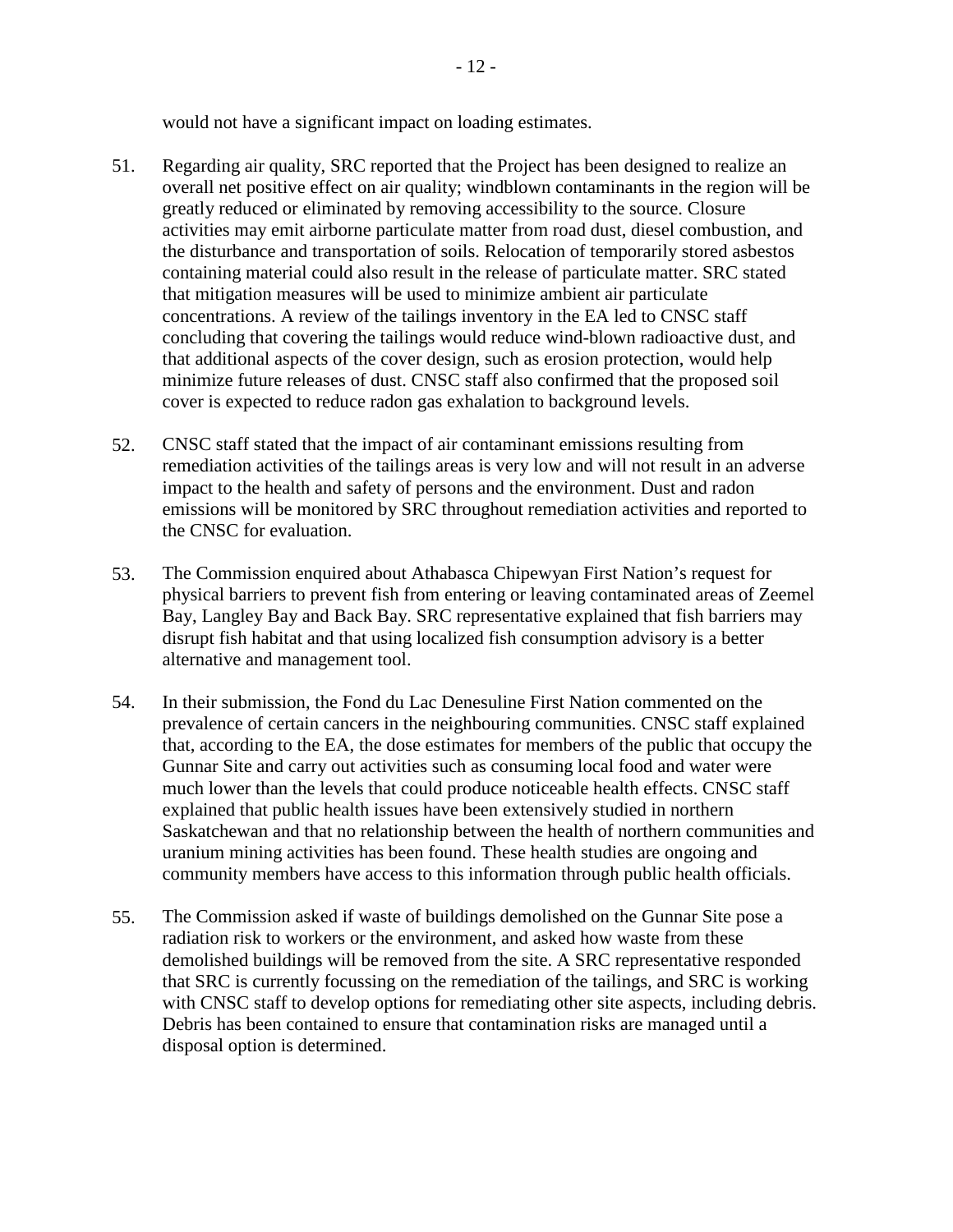#### <span id="page-16-0"></span>*3.2.6 Maintenance and Monitoring Programs*

- 56. SRC reported that a conceptual model of cover system performance has been developed as it relates to four critical aspects of performance:
	- radiation protection
	- water balance fluxes
	- propensity for solute uptake
	- anticipated reduction of COPC loadings to aquatic receiving environment
- 57. SRC reported that it will use direct measurement of field performance to demonstrate that the covers are performing as intended. The minimum level of monitoring will include climatic conditions (for determination of potential evaporation rates), sitespecific precipitation, cover material moisture storage changes, watershed or catchment area surface runoff, vegetation growth, and erosion. SRC recommended that a performance monitoring system be designed and installed on the remediated primary tailings deposits at the Gunnar Site. Recommendations for surface and groundwater monitoring will be provided in the detailed design report. Details related to monitoring locations, parameters that will be measured and their frequency will be outlined in the final detailed design information and construction plan report. The performance monitoring system will be dependent on the final landform and cover system for each tailings deposit.
- 58. SRC reported that maintenance of the landforms will also be required to assure longterm stability. SRC recommended that the cover system surfaces be inspected for erosional features such as rills and gullies annually after spring melt and prior to the first snowfall, as well as after large rainfall events. Erosion maintenance work would likely consist of infilling of deep rills and gullies with cover system material. Areas showing signs of settlement will also require filling with cover system material. SRC recommended that SRC personnel collect data and verify the performance monitoring system at the Gunnar Site on a monthly basis. Further details on the maintenance program will be outlined in the final construction plan report for the tailings remediation plan, as the maintenance program is closely related to the monitoring program.
- 59. CNSC noted that it considers the follow-up monitoring and maintenance programs to be sufficient to ensure long-term performance. CNSC staff stated that it will verify compliance by reviewing the final detailed design specifications and the construction plan, as well as reviewing as-built records to ensure the long-term integrity of the landscape and cover system.
- 60. In their submissions, the Saskatchewan Environmental Society and the Fond du Lac Denesuline First Nation expressed concerns regarding the long-term stability of the tailings cover design presented in the Tailings Remediation Plan. The Commission enquired about the intervenor's request for a design that ensures the stability of the tailings for thousands of years. CNSC staff responded that the design is limited by the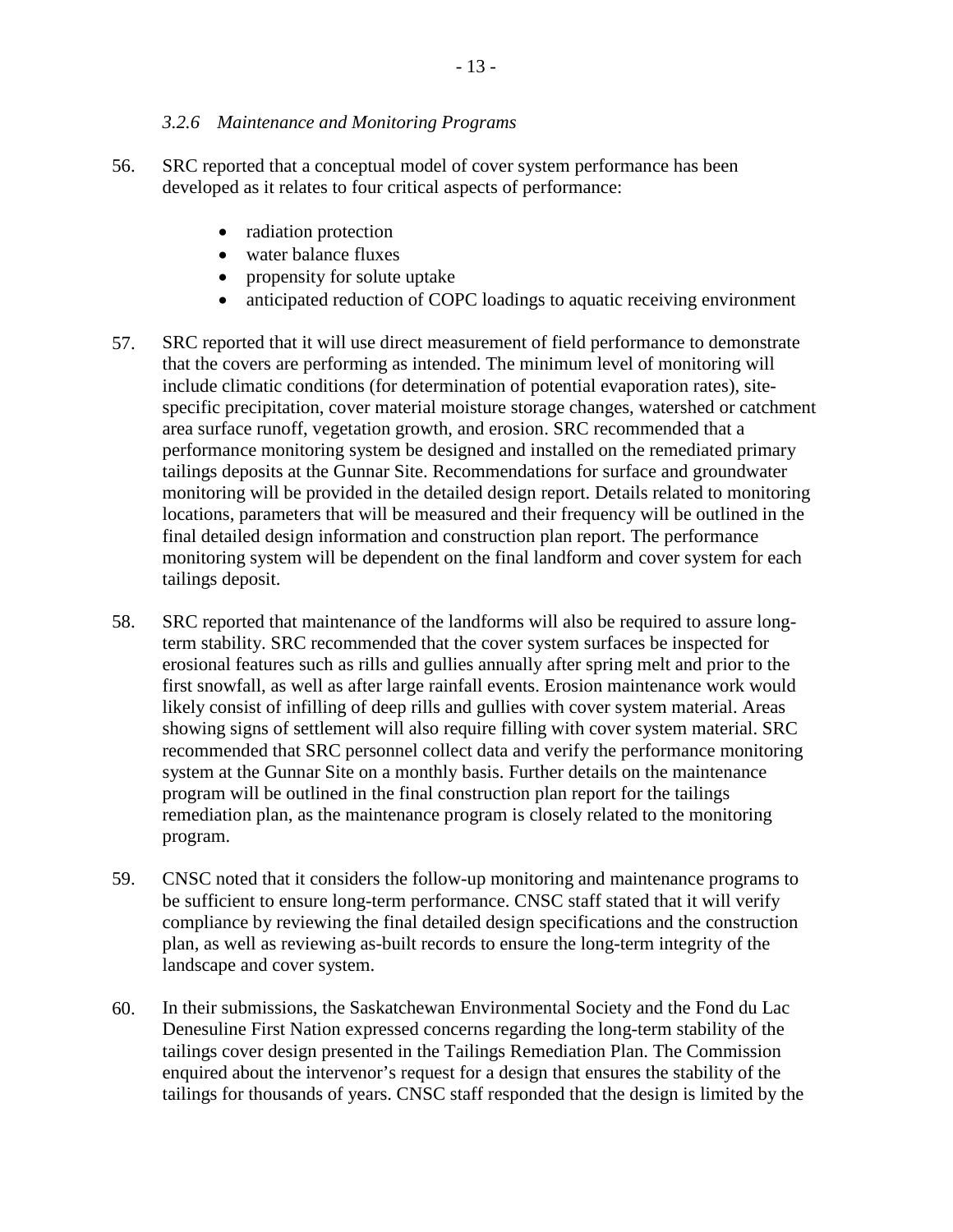quantity of borrow material available, but that the proposed design includes measures to control erosion. CNSC staff explained that, once the vegetation cover is well established, the potential for erosion will be greatly reduced and the cover will be stable for upwards of one thousand years. Until the vegetation cover is established, the monitoring program will be important for erosion control. Long-term institutional control will only be considered once CNSC staff is satisfied that monitoring is no longer required. CNSC staff stated that provisions are in place within the CNSC licensing and compliance program to ensure the licensee implements changes to the cover as required should the cover not behave as expected.

- 61. Further to concerns regarding the long-term stability of the Gunnar Site, the Commission asked if the site will be transferred into the provincial ICP by the forecast 2030 date. CNSC staff responded that the 2030 transfer date is for planning purposes and that the Gunnar Site would not be transferred into the ICP until all of the EA objectives are met and long-term stability of the tailings covers is proven. CNSC staff confirmed that the Commission and the SME must both confirm the readiness of the Gunnar Site for release into the ICP. A representative from the Saskatchewan Ministry of the Economy explained the unforeseen events fund that will be created when the Gunnar Site is transferred into the provincial ICP to ensure long-term care of the site and to ensure funds are available to mitigate changes in the site that may occur following its transfer to the province. The Commission asked if it would be difficult to access the site following transfer into the ICP should problems arise. The representative from the Saskatchewan Ministry of the Economy responded that, given the unforeseen events fund, a maintenance and monitoring fund will provide the money required to enable long-term monitoring and maintenance.
- 62. In reference to the submission from the Athabasca Chipewyan First Nation, the Commission asked if SRC and the CNSC have the necessary experience to ensure the plan is executed as intended, monitored appropriately, and to ensure early detection of problems or possible deviations from the plan. CNSC staff responded that it has acquired the necessary experience from compliance and verification activities conducted at other remediated sites. CNSC staff confirmed that it always uses staff of appropriate experience to oversee and monitor work. CNSC staff will ensure the licensee carries out the activities in a safe and compliant manner. A SRC representative stated that SRC has an experienced team of experts in the field of legacy mine and mill site management. SRC also regularly interacts with world leading experts to help deliver their projects. SRC noted that SRC and its contractors have participated in asbestos abatement training, safety training, radiation protection training, essential skills training, driver's licence training and heavy equipment operation training. SRC stated it will continue to expand their training program using inputs from community members.
- 63. In their submission, the Athabasca Chipewyan First Nation recommended that people be discouraged from frequenting the Gunnar Site area. The Commission enquired about the end objective of the Site post-remediation. A SRC representative stated that the end objective is to allow traditional use of land adjacent to the Gunnar Site. Access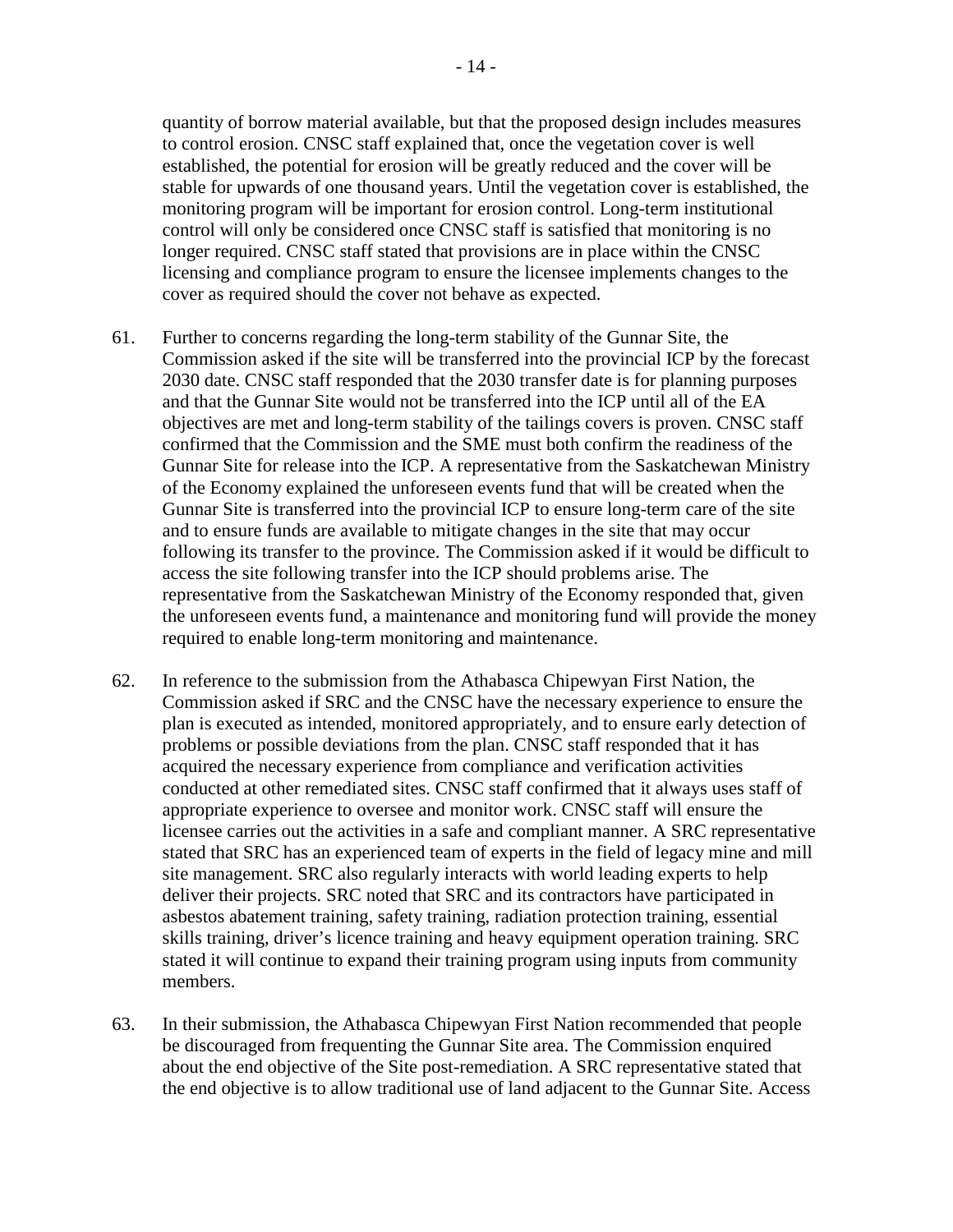to the site will be restricted following its release into the ICP. The SRC representative reminded that the intent of the remediation work is to isolate the contaminants.

#### <span id="page-18-0"></span>**3.3 Aboriginal Engagement and Public Information**

#### <span id="page-18-1"></span>*3.3.1 Participant Funding Program*

- 64. In May 2015, the CNSC announced that it was offering up to \$20,000 to assist members of the public, Aboriginal groups and other stakeholders in reviewing SRC's detailed remediation option plans and submitting comments to the Commission. The CNSC awarded up to \$47,790.32 in participant funding through its Participant Funding Program (PFP) to the following four applicants, all of which provided written interventions at the Commission hearing:
	- • Athabasca Chipewyan First Nation and Mikisew Cree First Nation
	- Prince Albert Grand Council (Representing Black Lake Denesuline First Nation, Fond-du-Lac Denesuline First Nation, and Hatchet Lake Denesuline First Nation)
	- Saskatchewan Environmental Society
	- Métis Nation Saskatchewan Northern Region 1 (Representing Uranium City Métis Local #50, Stony Rapids Métis Local #80, and Camsell Portage Métis Local #79)

#### <span id="page-18-2"></span>*3.3.2 Public Information*

65. CNSC staff reported that it informed the public of SRC's application to remove the Project Phase 2 hold point via the CNSC website and other methods. CNSC staff also reported that SRC posted the remediation plan on its website in July 2015 for public review. CNSC staff stated that it has encouraged the public to participate in the Commission's public hearing, and that it has provided assistance to interested members of the public, Aboriginal Groups and other stakeholders, through the PFP, to prepare for and participate in the Commission's public hearing by written interventions.

#### <span id="page-18-3"></span>*3.3.3 Aboriginal Engagement*

- 66. The common law Duty to Consult with Aboriginal peoples applies when the Crown contemplates actions that may adversely affect established or potential Aboriginal and/or treaty rights pursuant to section 35 of the *Constitution Act, 1982[12](#page-18-4)*. The CNSC, as an agent of the Crown and as Canada's nuclear regulator, recognizes and understands the importance of building relationships with Canada's Aboriginal peoples. The CNSC ensures that licensing decisions under the NSCA meet these responsibilities through Aboriginal consultation activities.
- 67. SRC provided details of its engagement activities with Aboriginal communities and organizations, and also introduced the key methodologies proposed for assisting with consultation activities for the tailings cover system design project. SRC stated that they

<span id="page-18-4"></span> $\overline{a}$ <sup>12</sup>*Constitution Act, 1982*, Schedule B to the *Canada Act 1982*, 1982, c. 11 (U.K.)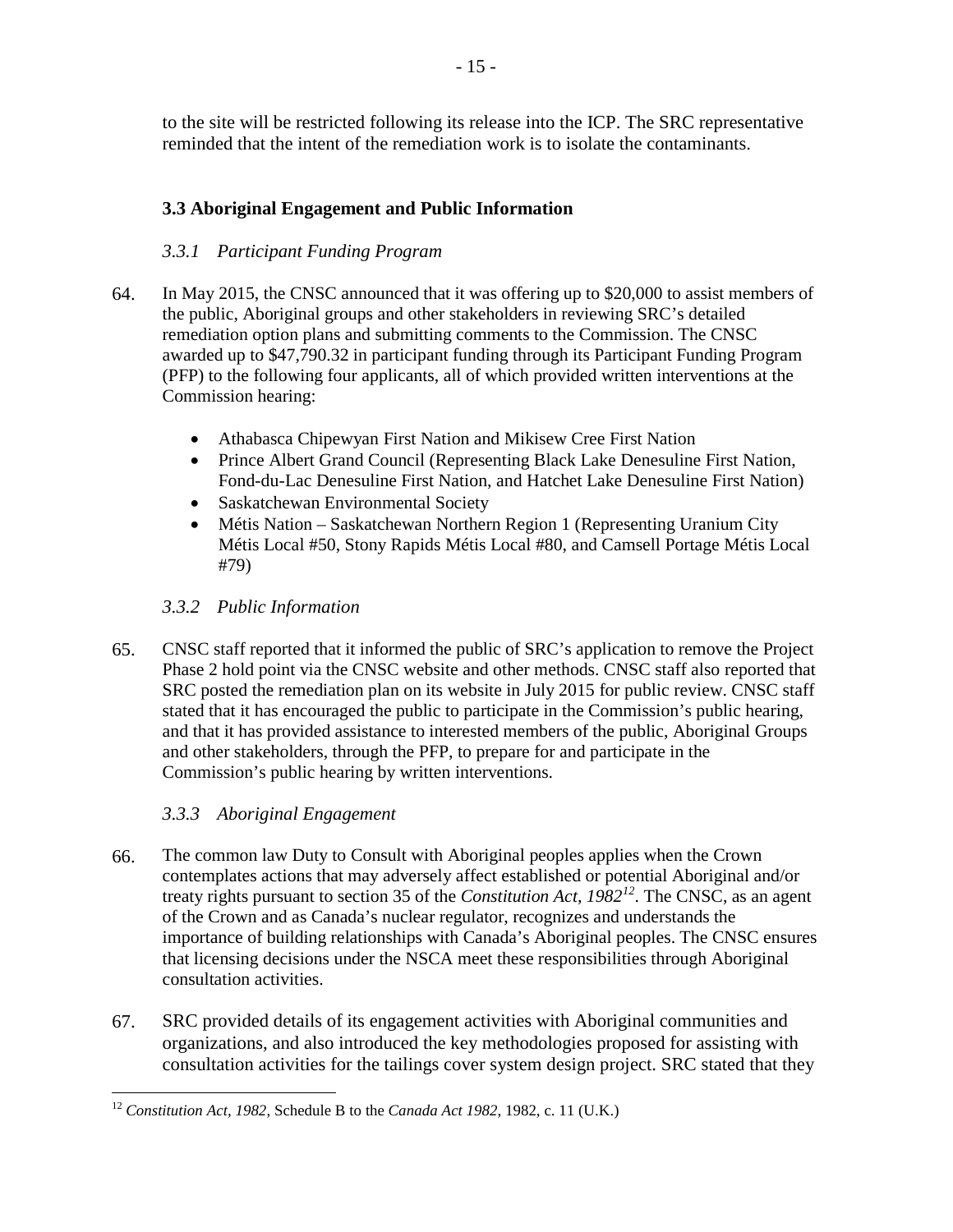communicated with community members using various means. SRC noted that their engagement efforts involved numerous meetings and workshops, as well as studies and interviews. SRC stated that it also conducted site tours with interested individuals and groups. SRC reported that the protection of cultural places and wildlife habitat at the Gunnar Site is paramount. SRC provided a summary of community engagement meetings they led in 2014. SRC also described its current engagement activities. SRC stated that private industries, Aboriginal groups and government officials have all found SRC to have an industry leading community engagement strategy, and SRC has maximized local involvement and sustainable development opportunities.

- 68. SRC stated that it provided opportunities for community members to actively contribute to the project, and explained how community input has and will continue to influence the project. SRC noted that it will continue its community engagement activities and will implement a community environmental monitoring program and Aboriginal site supervisor program. The Fond du Lac Denesuline First Nation stated that a community monitoring program is important to strengthen community confidence throughout the Project.
- 69. CNSC staff reported that, since the Commission hearing held on November 6, 2014, it continued to provide all identified Aboriginal groups with project updates and participated in consultation activities. As a follow up to the June 2015 working group meeting organized by SRC, CNSC staff and SRC jointly organized a Gunnar Remediation Options Workshop on July 28, 2015 to bring community representatives together to discuss SRC's proposed remediation plans for the tailings area and other Gunnar Site aspects, and to solicit feedback from community representatives. CNSC staff stated that the workshop was successful, and community representatives provided valuable feedback on the tailings remediation plan directly to SRC and its engineering consultants. Follow-up items identified included the need for more information on the vegetation plan for the cover, providing meeting materials in Dene and providing more details on the cover design. SRC responded to the requests by supplying additional information and translating the presentations into Dene. CNSC staff reported that, although the issues raised to date are important, CNSC staff has been made aware of any concerns related to the tailings remediation process that may adversely impact identified potential or established Aboriginal and/or treaty rights. CNSC staff also stated that it found that Aboriginal consultation activities conducted to date have been adequate and CNSC staff is committed to ongoing consultation with the identified Aboriginal groups as the project proceeds.
- 70. CNSC staff reported that Aboriginal groups with potential interest in the project were identified early in the review process, provided with information about the project, given an opportunity to comment on key documents throughout Phase 1 of the Project, and encouraged to submit comments as part of the Commission's hearing process and to inform the Commission of any outstanding issues or related interest regarding the project.
- 71. CNSC staff also reported that, throughout all phases of the project, SRC and the federal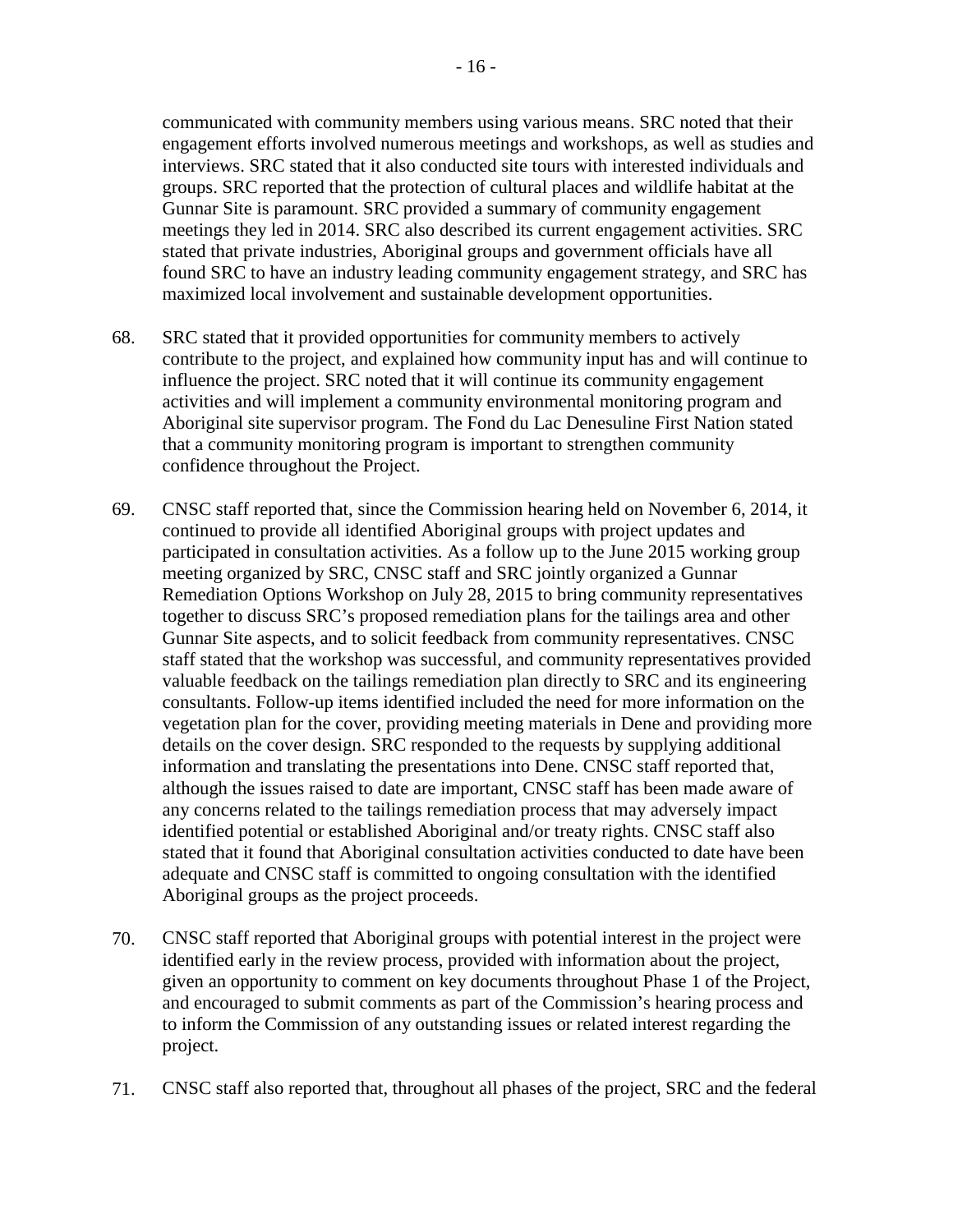and provincial governments have met with Aboriginal groups and organizations to provide information about the Project, discuss the potential environmental effects, encourage participation in the regulatory review process, seek input on remedial options, and request information as to how the Project, as proposed, could cause adverse impacts to potential or established Aboriginal and/or treaty rights.

- 72. CNSC staff stated that the identified Aboriginal groups will continue to have an opportunity to submit comments to the CNSC regarding the technical remediation plans for the other site aspects. CNSC staff will continue to inform and engage the identified Aboriginal groups and organizations about the project activities including the remediation activities and EA follow-up program through Phases 2 and 3 of the Project.
- 73. The Saskatchewan Environmental Society and the Métis Nation Saskatchewan stated that they were pleased with SRC's willingness to consult with Aboriginal groups.
- 74. Regarding the submission from the Athabasca Chipewyan First Nation, the Commission asked if the Aboriginal community will be involved in the site monitoring activities. A SRC representative stated that they have a program in place which will provide local Aboriginal community members the opportunity to be involved during remediation activities, and that they will provide them with a training program so that when SRC hands the site to the ICP, local community members will have the capacity to monitor the program in the long-term.
- 75. In their submissions, the Prince Albert Grand Council (PAGC) and the Fond du Lac First Nation stated that they found SRC's consultation process to be deficient. The Commission enquired on the consultation process. The SRC representative described its consultation efforts, noting that it will continue to have discussions with the identified Aboriginal groups as the project unfolds and that it will address their concerns where feasible.
- 76. The Commission asked SRC if comments made by various individuals interviewed by the University of Alberta (presented in PAGC's submission) regarding the Tailings Remediation Plan were taken into consideration. A SRC representative responded that SRC listens to all comments and incorporates suggestions into its programs where appropriate.
- 77. In their submission, the Fond du Lac Denesuline First Nation expressed concerns regarding potential negative impacts on cabins and traditional uses close to the project site, as well as concerns over prevailing winds that may bring project effects into the cabin areas. A SRC representative has confirmed that cabins in close proximity to the Gunnar Site are seldom used, but that SRC communicates with neighbouring communities and determines potential impacts if there are people in the area to ensure people are aware of the plan and continue to communicate with SRC. During remediation, safety and environmental factors would be managed through SRC's management system. The neighbouring cabins may be subject to a very short-term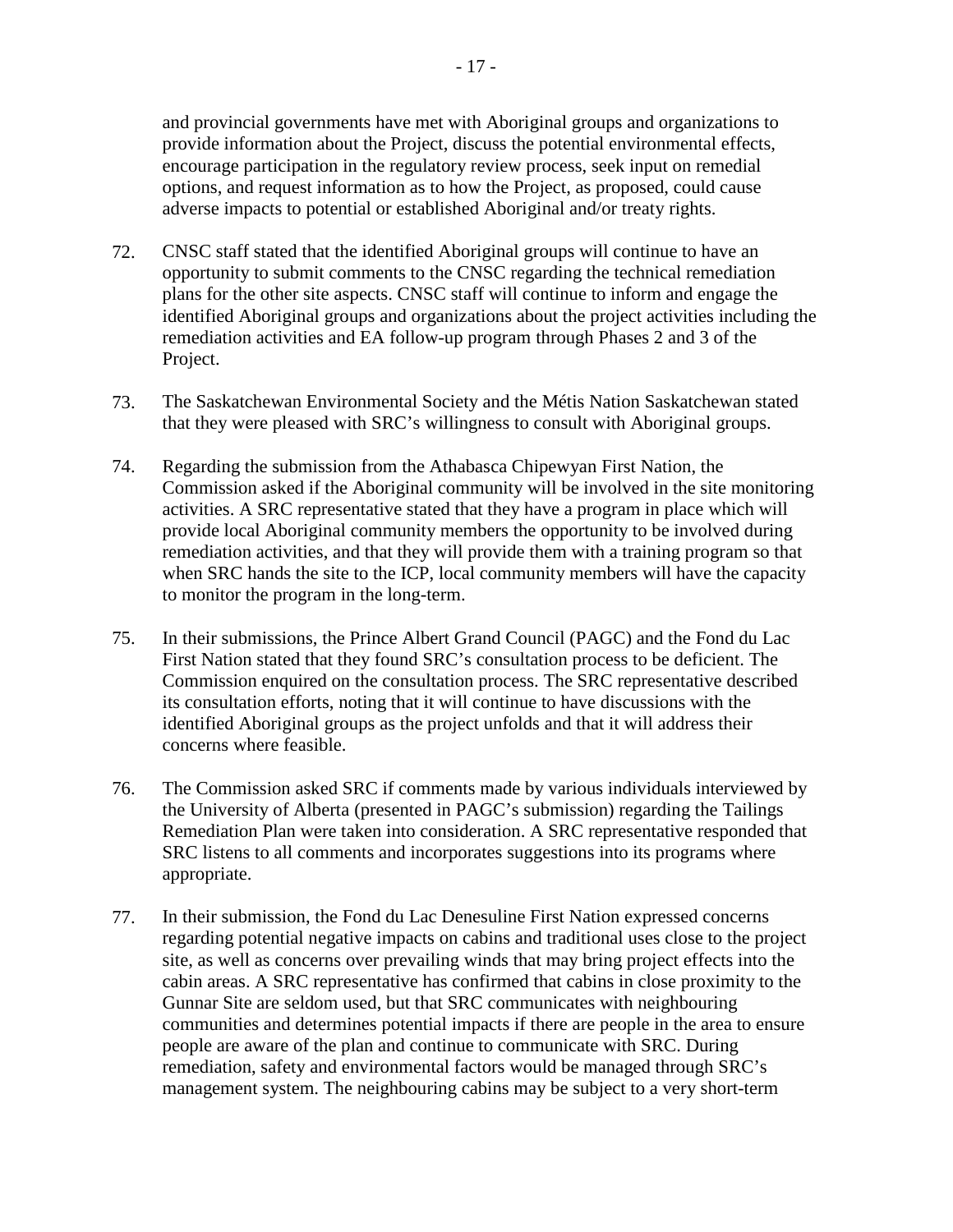impact during the work itself, but the risk is low since they are not or rarely occupied.

- 78. The Commission enquired about consultation efforts between SRC and the Fond du Lac Denesuline First Nation. A SRC representative described its consultation efforts with the Fond du Lac Denesuline First Nation, noting that they were a regular part of SRC's community consultations and will continue to be throughout the remediation work. Regarding the intervenor's request for design modifications of the Tailings Remediation Plan, CNSC staff explained that the EA process considered the options, and analyses were conducted to determine the preferred option.
- 79. Results of community consultations regarding the Tailings Remediation Plan presented in PAGC's submission show that many respondents are of the opinion that SRC did not provide adequate employment opportunities to Aboriginal people during the Lorado site remediation. A SRC representative explained that SRC's procurement process requires local and direct contractor involvement in the Project. The SRC representative explained SRC's efforts to support local Aboriginal people, but stated that it is not possible for SRC to meet all of the existing needs of local communities. The Commission asked if an Impact and Benefit Agreement<sup>13</sup> (IBA) could be used to ease concerns of local Aboriginal communities. The SRC representative stated that IBA is an effective tool for operating mines, but that, since the remediation project is short lived, SRC has instead evaluated existing IBAs to determine how components of those agreements can be applied informally to ensure the Project benefits local communities. SRC noted improvements made in the last three years to better serve local communities and stated that SRC will continue to try to ensure the Project benefits local communities.
- 80. In regards to the submission from the Fond du Lac Denesuline First Nation, the Commission enquired about the archeological and cultural importance of the borrow sites. An SRC representative responded that determining the archeological and cultural importance of borrow sites is an important factor that was assessed. Traditional land use and traditional knowledge studies were conducted for the Gunnar Site as part of the EA. All work on borrow areas are investigated and cleared by provincial authorities prior to the start of work.

#### <span id="page-21-0"></span>*3.3.4 Conclusions on Aboriginal Engagement and Public Information*

81. In the *Record of Proceedings, including Reasons for Decision* published on January 14, 2015, the Commission required that intervenors be given the opportunity to participate in the review of SRC's request to release the hold point for Phase 2 of the Project. The Commission concludes that members of the public, Aboriginal groups and other stakeholders have been encouraged to participate in the review of SRC's request to release the hold point for Phase 2 Project activities relating to the remediation of the Gunnar Site tailings. Furthermore, assistance has been offered to prepare for and participate in the

<span id="page-21-1"></span> $\overline{a}$ <sup>13</sup> A formal contract outlining the impacts of the project, the commitment and responsibilities of both parties, and how the associated Aboriginal community will share in benefits of the operation through employment and economic development.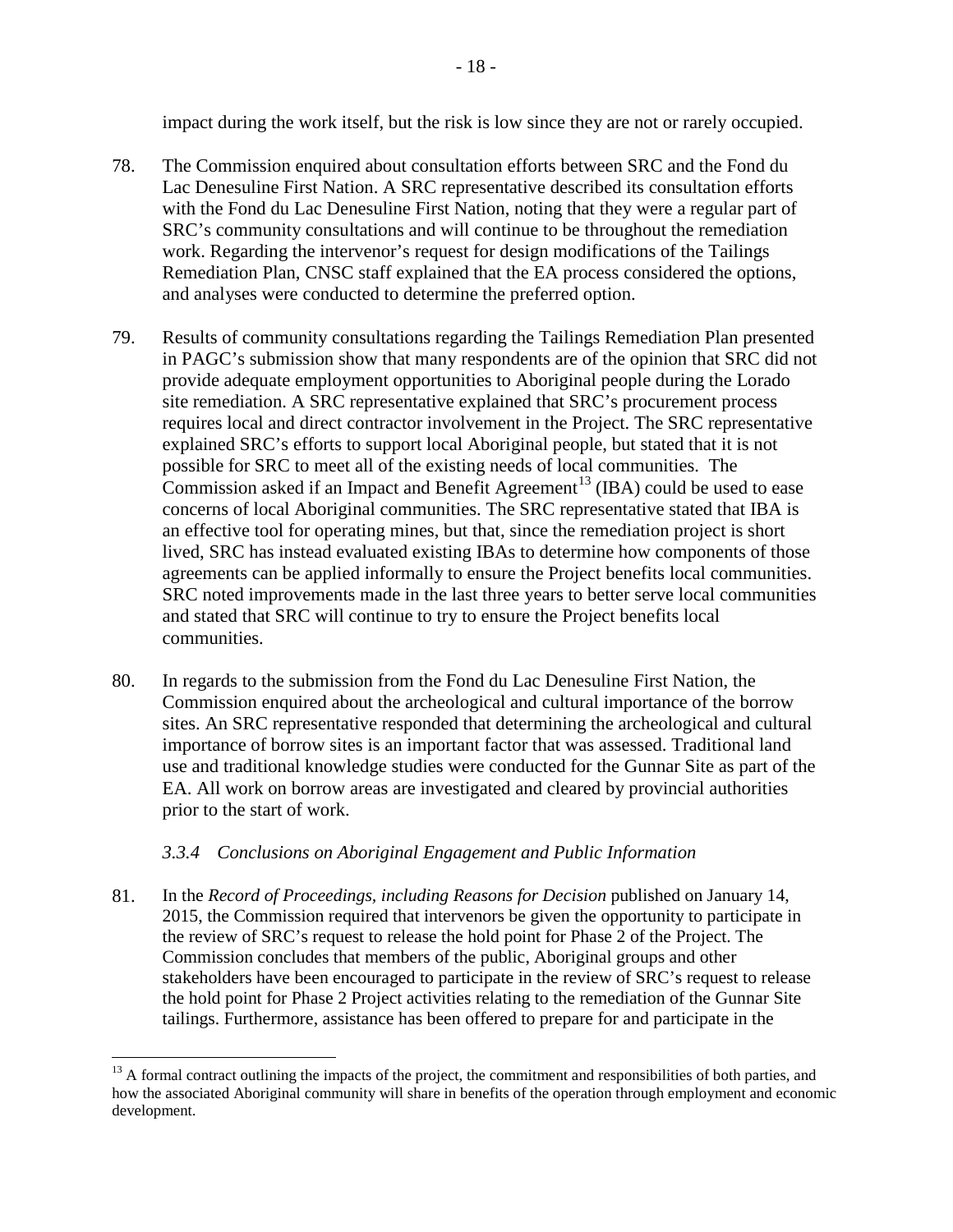Commission's public hearing through the CNSC Participant Funding Program (PFP).

- 82. The Commission acknowledges SRC's efforts and commitments made in relation to Aboriginal engagement and the legal duty to consult. The Commission also acknowledges the efforts made by CNSC staff in relation to the CNSC's obligations regarding Aboriginal engagement and the legal duty to consult.
- 83. Based on this information, the Commission is satisfied that SRC's public information program meets regulatory requirements and is effective in keeping Aboriginal people as well as the public informed on project operations.
- 84. The Commission is also satisfied that Aboriginal communities and the public have had adequate opportunity to participate in this public proceeding to consider Phase 2 of the Project pertaining to the remediation of the tailings deposits at the Gunnar Site. The Commission will consider other Phase 2 components at a later date, and the Aboriginal communities and the public will have an opportunity to participate.
- 85. Based on the information presented, the Commission concludes that Aboriginal engagement is acceptable for the purpose of the current request for the partial release of the Project Phase 2 hold point regarding the design plan and options for the remediation of the tailings deposits at the Gunnar Site. The Commission is satisfied that the proposed removal of the hold point pertaining to the remediation of the tailings deposits at the Gunnar Site will not cause any adverse impacts to any potential and/or established Aboriginal or treaty rights and that the engagement activities undertaken for the review of Phase 2 tailings remediation activities were adequate  $14$ .

#### <span id="page-22-0"></span>**4.0 CONCLUSION**

- 86. The Commission has considered the information and submissions from the applicant, CNSC staff and all participants as set out in the material available for reference on the record, as well as the oral and written submissions provided by the participants at the hearing.
- 87. The Commission is satisfied that SRC has provided the necessary information to demonstrate that they can remediate the tailings deposits at the Gunnar Legacy Uranium Mine Site in compliance with the NSCA. Based on its consideration of the matter, the Commission is satisfied that SRC, as it proceeds with the remediation of the tailings deposits, will continue to make adequate provision for the protection of the environment, the health and safety of persons and the maintenance of national security and measures required to implement international obligations to which Canada has agreed.
- 88. Therefore, the Commission removes the Gunnar Remediation Project Phase 2 hold point regarding the remediation of the tailings deposits at the Gunnar Legacy Uranium

<span id="page-22-1"></span><sup>&</sup>lt;u>.</u> <sup>14</sup> Rio Tinto Alcan v. Carrier Sekani Tribal Council, 2010 SCC 43[2010] 2 S.C.R. 650 at paras 45 and 49.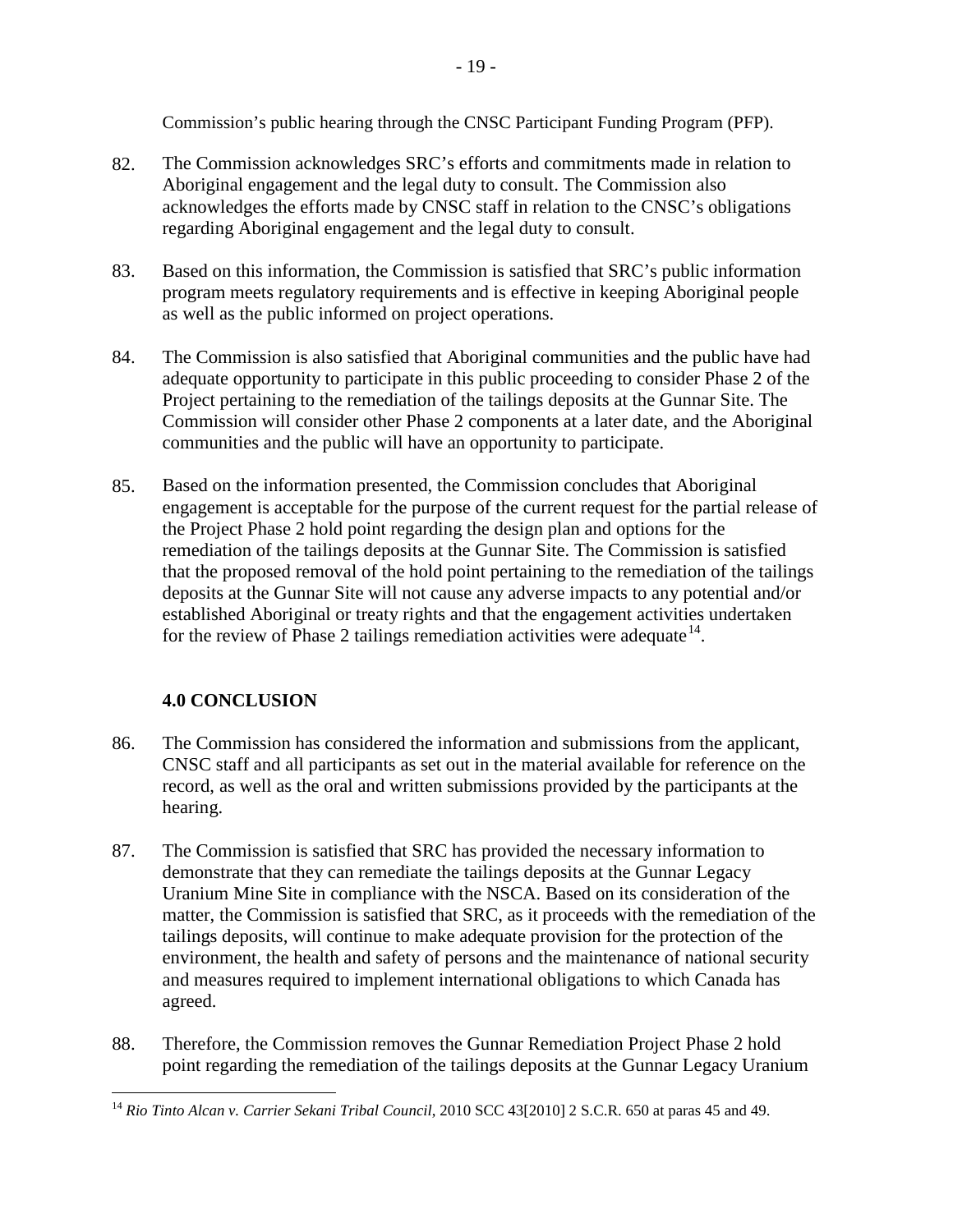Mine Site.

- 89. The hold point for remediation of the other site components, including waste rock, the open pit and the mine shaft, remains in place and will be considered by the Commission at a later date, where the public will be invited to participate.
- 90. With this decision, the Commission delegates the review and approval of the detailed design description report and project schedule for the remediation of the tailings deposits at the Gunnar Site prior to the start of remediation activities to the Director General of the Directorate of Nuclear Cycle and Facilities Regulation or the Executive Vice President of the Regulatory Operations Branch.

 $\mathscr{L}_t$  $m$ el  $\sim$  **NOV** 2 7 2015

Michael Binder Date President, Canadian Nuclear Safety Commission